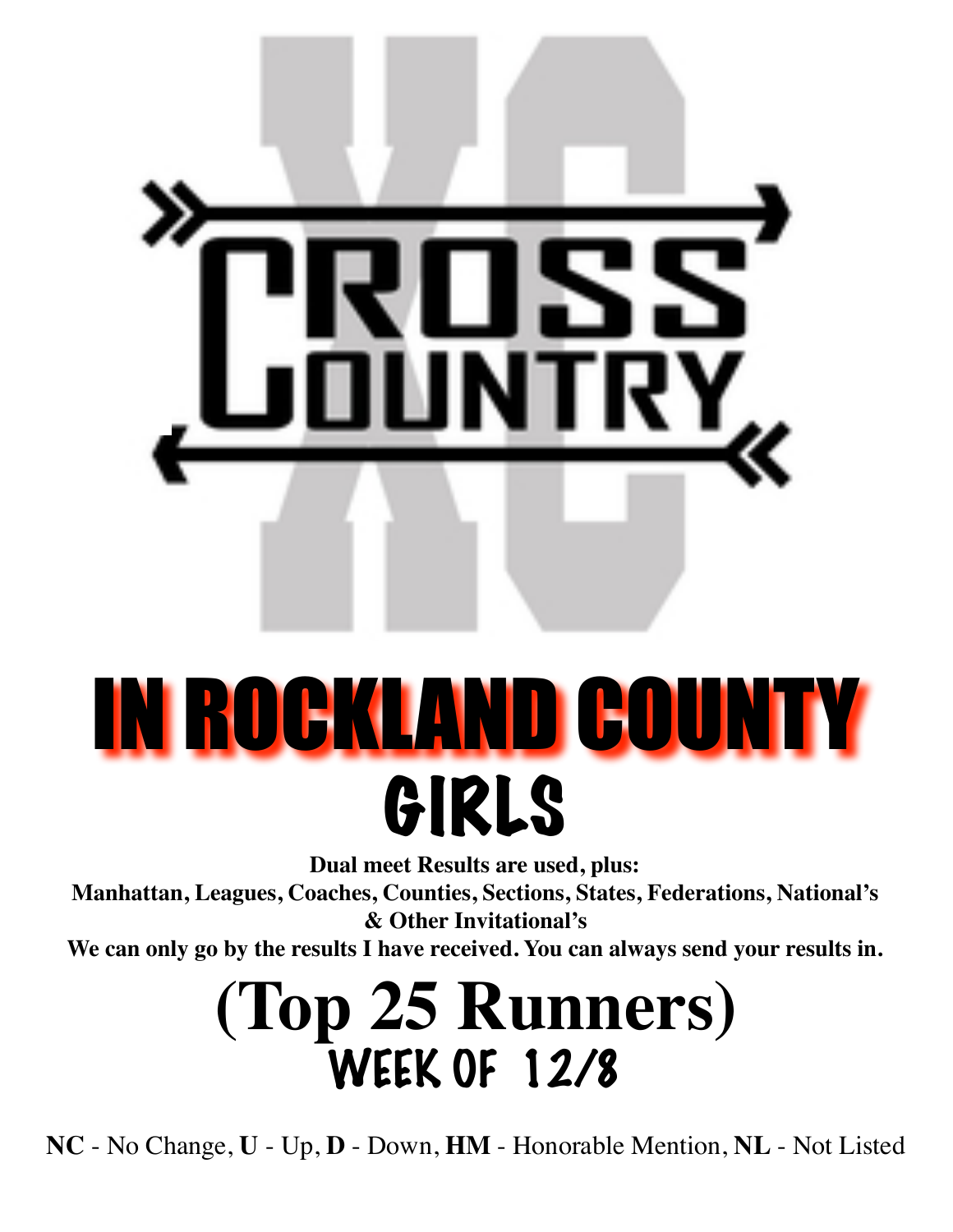# (1) Katelyn Tuohy (NR) SR

**Weeks in top 25: Pre Season -** 9/6 NC, (2)10/14 U, (1) 10/19 NC, 11/1 NC, 11/11 NC, 11/16 NC, 11/23/ NC,

### **Dual Meet Results (He Beat):**

**Date Meet Dist. Race/Place Time Place** 

| 9/6/19<br>9/14/19  | <b>Red Raider Run</b>                 | 3M   | V. / 1st            | 19:21.40 | <b>Bear Mountain Park, NY</b> |
|--------------------|---------------------------------------|------|---------------------|----------|-------------------------------|
| 9/21/19<br>9/28/19 |                                       |      |                     |          |                               |
| 10/5/19            | <b>Great American Race</b>            | 5K   | V <sub>1st</sub>    | 16:22.80 | <b>Wake Park, N. Carolina</b> |
| 10/12/19           | <b>Manhattan Invitational</b>         | 2.5  | V.ES/1st            | 13:33.20 | <b>Van Cortlandt Park, NY</b> |
| 10/19/19           | <b>Section 1 Coaches Invitational</b> | 5K   | V <sub>1</sub> /1st | 17:22.10 | <b>Bowdoin Park, NY</b>       |
| 10/29/19           | <b>Rockland County Championships</b>  | 3M   | V <sub>1st</sub>    | 16:08.30 | <b>Bear Mountain, NY</b>      |
| 11/9/19            | <b>Section 1 Championships</b>        | 5K   | V.A/1st             | 17:13.70 | <b>Bowdoin Park, NY</b>       |
| 11/16/19           | <b>New York State Meet</b>            | 4500 | V.A/1st             | 15:36.50 | <b>Plattsburgh, NY</b>        |
| 11/23/19           | <b>NY Federation Championships</b>    | 5K   | V <sub>1st</sub>    | 17:02.50 | <b>Bowdoin Park, NY</b>       |
| 11/30/19           | <b>Nationals New York Regional</b>    | 5K   | V <sub>1st</sub>    | 17:06.60 | <b>Bowdoin Park, NY</b>       |
| 12/7/19            | <b>Nike XC Nationals</b>              | 5K   | V <sub>1st</sub>    | 17:18.40 | <b>Portland, Oregon</b>       |

### (2) Haliegh Morales (NR) SR

**Weeks in top 25: Pre Season -** 9/6 NC, (4)10/14 U, (2) 10/19 NC, (2) 11/1 D, (3) 11/11 U, 11/16 NC, 11/23 NC, **Dual Meet Results (He Beat):** 

| 9/6/19   | <b>Red Raider Run</b>                 | 3M   | V. / 2nd             | 19:21.70 | <b>Bear Mountain Park, NY</b> |
|----------|---------------------------------------|------|----------------------|----------|-------------------------------|
| 9/14/19  |                                       |      |                      |          |                               |
| 9/21/19  |                                       |      |                      |          |                               |
| 9/28/19  |                                       |      |                      |          |                               |
| 10/5/19  | <b>Great American Race</b>            | 5K   | V <sub>1</sub> /23rd | 18:12.70 | <b>Wake Park, N. Carolina</b> |
| 10/12/19 | <b>Manhattan Invitational</b>         | 2.5  | V.ES/14th            | 15:06.10 | <b>Van Cortlandt Park, NY</b> |
| 10/19/19 | <b>Section 1 Coaches Invitational</b> | 5K   | V.1/5th              | 19:08.50 | <b>Bowdoin Park, NY</b>       |
| 10/29/19 | <b>Rockland County Championships</b>  | 3M   | V <sub>1</sub> /3rd  | 18:16.30 | <b>Bear Mountain Park, NY</b> |
| 11/9/19  | <b>Section 1 Championships</b>        | 5K   | V.A/2nd              | 19:01.90 | <b>Bowdoin Park, NY</b>       |
| 11/16/19 | <b>New York State Meet</b>            | 4500 | V.A/10th             | 16:52.10 | <b>Plattsburgh, NY</b>        |
| 11/23/19 | <b>NY Federation Championships</b>    | 5K   | V/22nd               | 19:22.00 | <b>Bowdoin Park, NY</b>       |
| 11/30/19 | <b>Nationals New York Regional</b>    | 5K   | $V_{\rm H}$          | 18:37.70 | <b>Bowdoin Park, NY</b>       |
| 12/7/19  | <b>Nike XC Nationals</b>              | 5K   | V <sub>1</sub> /77th | 19:02.00 | <b>Portland, Oregon</b>       |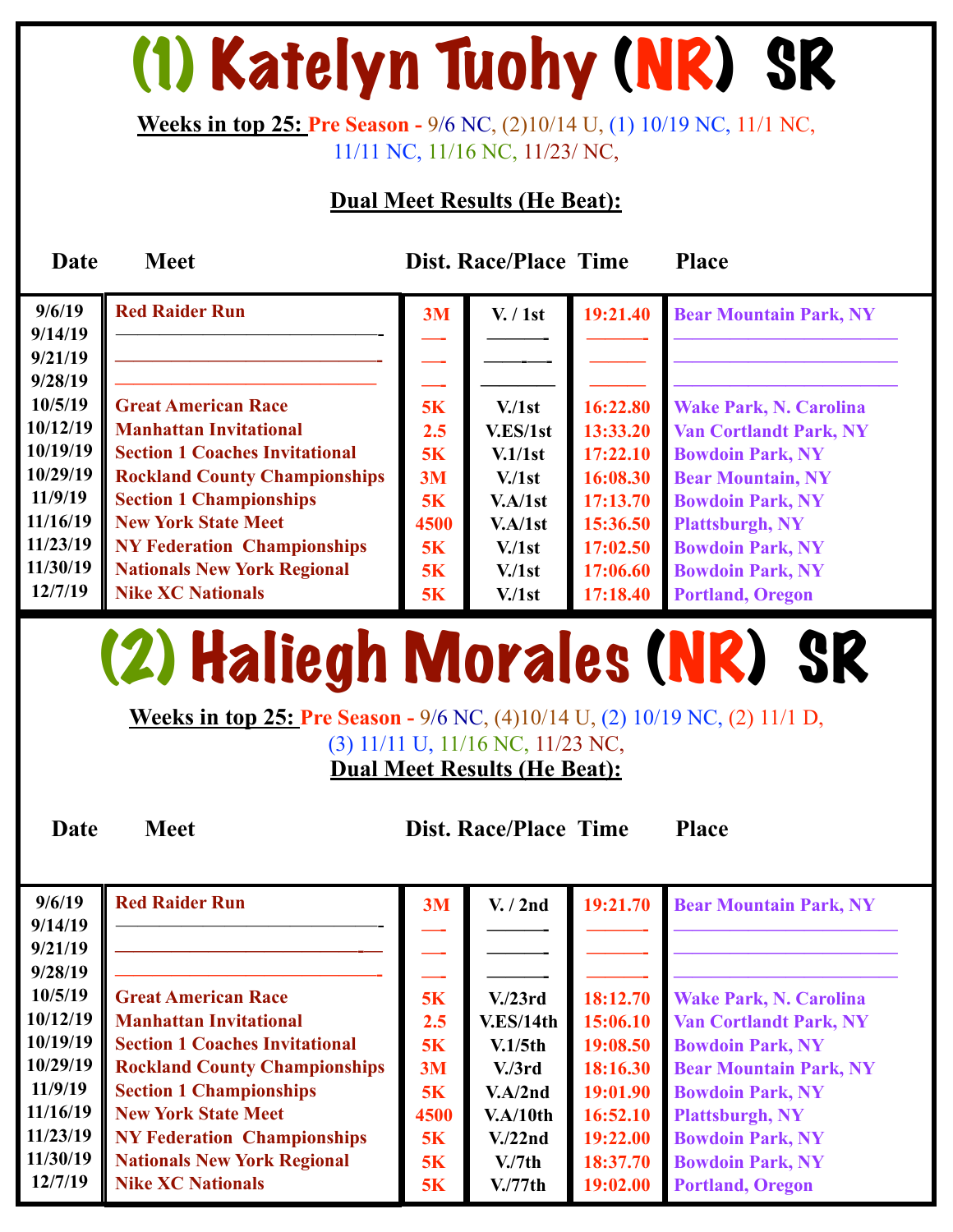# (3) Mary Hennelly (SUFF) SR

**Weeks in top 25: Pre Season -** 9/6 NC, (1)10/14 D, (3) 10/19 U, (5) 11/1 U, (2) 11/11 D, 11/16 NC, 11/23 NC,

### **Dual Meet Results (He Beat):**

| Date                                                                                                                                  | <b>Meet</b>                                                                                                                                                                                                                                                                                                                   |                                                       | <b>Dist. Race/Place Time</b>                                                                                 |                                                                                              | <b>Place</b>                                                                                                                                                                                                                                                  |
|---------------------------------------------------------------------------------------------------------------------------------------|-------------------------------------------------------------------------------------------------------------------------------------------------------------------------------------------------------------------------------------------------------------------------------------------------------------------------------|-------------------------------------------------------|--------------------------------------------------------------------------------------------------------------|----------------------------------------------------------------------------------------------|---------------------------------------------------------------------------------------------------------------------------------------------------------------------------------------------------------------------------------------------------------------|
| 9/6/19<br>9/14/19<br>9/21/19<br>9/28/19<br>10/5/19<br>10/12/19<br>10/19/19<br>10/29/19<br>11/9/19<br>11/16/19<br>11/23/19<br>11/30/19 | <b>Jim Smith Invitational</b><br><b>Suffern Invitational</b><br><b>Manhattan Invitational</b><br><b>Section 1 Coaches Invitational</b><br><b>Rockland County Championships</b><br><b>Section 1 Championships</b><br><b>New York State Meet</b><br><b>NY Federation Championships</b><br><b>Foot Locker Northeast Regional</b> | 5K<br>3M<br>2.5<br>5K<br>3M<br>5K<br>4500<br>5K<br>5K | V/2nd<br>V.A/1st<br>V.B/3rd<br>V.4/5th<br>V <sub>1</sub> /2nd<br>V.A/3rd<br>V.A/17th<br>V <sub>1</sub> /24th | 19:42.73<br>18:51.40<br>15:16.30<br>20:07.50<br>17:50.30<br>19:17.90<br>17:13.10<br>18:47.80 | <b>Sunken Meadow, NY</b><br><b>Bear Mountain, NY</b><br><b>Van Cortlandt Park, NY</b><br><b>Bowdoin Park, NY</b><br><b>Bear Mountain, NY</b><br><b>Bowdoin Park, NY</b><br><b>Plattsburgh, NY</b><br><b>Bowdoin Park, NY</b><br><b>Van Cortlandt Park, NY</b> |
|                                                                                                                                       |                                                                                                                                                                                                                                                                                                                               |                                                       |                                                                                                              |                                                                                              |                                                                                                                                                                                                                                                               |

### (4) Mady Moroney (PR) 8th

**Weeks in top 25: Pre Season -** 9/6 NC, (24)10/14 U, (5) 10/19 U, (4) 11/1 D, (5) 11/11 U, 11/16 NC, 11/23 NC,

#### **Dual Meet Results (He Beat):**

| 9/7/19   | <b>CHSAA Meet</b>                     | 2500 | V <sub>1</sub> /2nd | 10:21.00 | <b>Van Cortlandt Park, NY</b>  |
|----------|---------------------------------------|------|---------------------|----------|--------------------------------|
| 9/14/19  | <b>Briarwood Invitational</b>         | 3K   | FR./1st             | 12:02.00 | Philadelphia, Pa.              |
| 9/21/19  | <b>Nassau Coaches Invitational</b>    | 5K   | FR./1st             | 21:31.82 | <b>Bethpage, NY</b>            |
| 9/28/19  | <b>Florida Runners Invitational</b>   |      |                     |          | <b>Lakeland, Florida</b>       |
| 10/4/19  | <b>League 2A Championships</b>        | 3M   | V/2nd               | 19:10.54 | <b>Bear Mountain, NY</b>       |
| 10/12/19 | <b>Manhattan Invitational</b>         | 2.5  | V.F/5th             | 15:43.00 | <b>Van Cortlandt Park, nY</b>  |
| 10/19/19 | <b>Section 1 Coaches Invitational</b> | 5K   | V.3/2nd             | 19:48.40 | <b>Bowdoin Park, NY</b>        |
| 10/29/19 | <b>Rockland County Championships</b>  | 3M   | V <sub>1</sub> /5th | 18:35.50 | <b>Bear Mountain, NY</b>       |
| 11/4/19  | <b>Freshman Championships</b>         | 2400 | V/1st               | 9:31.00  | <b>Clarkstown South HS, NY</b> |
| 11/9/19  | <b>Section 1 Championships</b>        | 5K   | V.B/1st             | 19:18.00 | <b>Bowdoin Park, NY</b>        |
| 11/16/19 | <b>New York State Meet</b>            | 4500 | V.B/2nd             | 17:02.10 | <b>Plattsburgh, NY</b>         |
| 11/23/19 | <b>NY Federation Championships</b>    | 5K   | V/6th               | 18:45.90 | <b>Bowdoin Park, NY</b>        |
|          |                                       |      |                     |          |                                |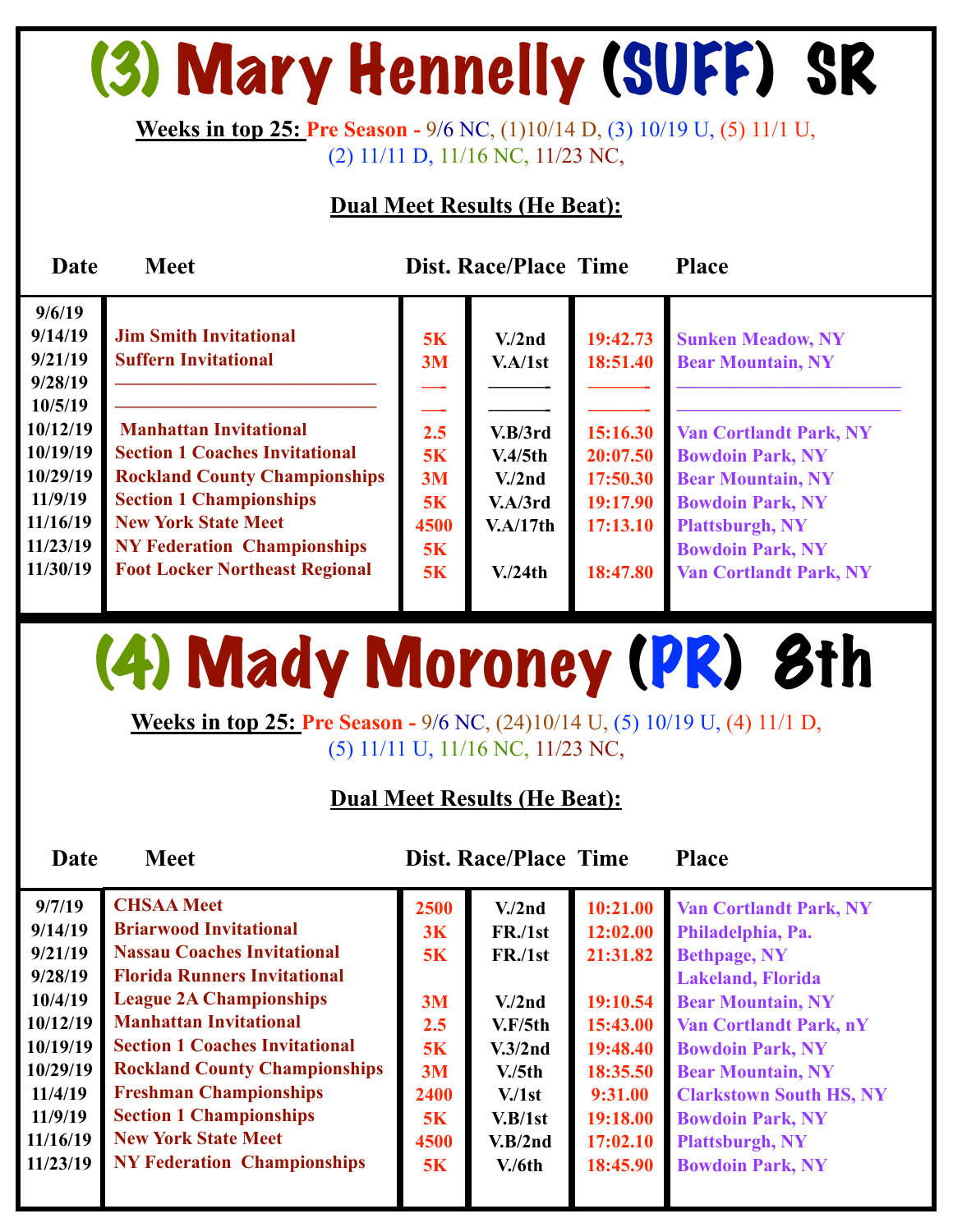# (5) Una Boylan (PR) SOPH

**Weeks in top 25: Pre Season -** 9/6 NC, (3)10/14 D, (4) 10/19 U, (3) 11/1 D, (4) 11/11 D, 11/16 NC, 11/23 NC,

### **Dual Meet Results (He Beat):**

**Date Meet Dist. Race/Place Time Place** 

| 9/7/19   |                                       |           | $V_{\cdot}$         |          |                               |
|----------|---------------------------------------|-----------|---------------------|----------|-------------------------------|
| 9/14/19  | <b>Briarwood Invitational</b>         | 5K        | V <sub>1</sub> /2nd | 19:48.00 | Philadelphia, Pa.             |
| 9/21/19  | <b>Nassau Coaches Invitational</b>    | <b>5K</b> | V.A/2nd             | 19:23.49 | <b>Bethpage, NY</b>           |
| 9/27/19  | <b>Florida Runners Invitational</b>   | 5K        | V/1st               | 19:36.10 | <b>Lakeland, Florida</b>      |
| 10/4/19  | <b>League 2A Championships</b>        | 3M        | V <sub>1st</sub>    | 18:57.81 | <b>Bear Mountain, NY</b>      |
| 10/12/19 | <b>Manhattan Invitational</b>         | 2.5       | V.F/3rd             | 15:28.70 | <b>Van Cortlandt Park, nY</b> |
| 10/19/19 | <b>Section 1 Coaches Invitational</b> | 5K        | V.3/1st             | 19:38.50 | <b>Bowdoin Park, NY</b>       |
| 10/29/19 | <b>Rockland County Championships</b>  | 3M        | V/4th               | 18:16.60 | <b>Bear Mountain, NY</b>      |
| 11/9/19  | <b>Section 1 Championships</b>        | 5K        | V.B/2nd             | 19:37.40 | <b>Bowdoin Park, NY</b>       |
| 11/16/19 | <b>New York State Meet</b>            | 4500      | V.B/18th            | 17:49.30 | <b>Plattsburgh, NY</b>        |
| 11/23/19 | <b>NY Federation Championships</b>    | <b>5K</b> | V/36th              | 19:35.80 | <b>Bowdoin Park, NY</b>       |
|          |                                       |           |                     |          |                               |
|          |                                       |           |                     |          |                               |

# (6) Cath. Ruffino (NR) SR

**Weeks in top 25: Pre Season -** 9/6 NC, (5)10/14 D, (7) 10/19 NC, (7) 11/1 U, 11/11 NC, 11/16 NC, 11/23 NC,

#### **Dual Meet Results (He Beat):**

| 9/6/19   | <b>Red Raider Run</b>                 | 3M   | V. / 3rd  | 19:22.00 | <b>Bear Mountain Park, NY</b> |
|----------|---------------------------------------|------|-----------|----------|-------------------------------|
| 9/14/19  |                                       |      |           |          |                               |
| 9/21/19  |                                       |      |           |          |                               |
| 9/28/19  |                                       |      |           |          |                               |
| 10/5/19  | <b>Great American Race</b>            | 5K   | V/62nd    | 19:01.40 | <b>Wake Park, N. Carolina</b> |
| 10/12/19 | <b>Manhattan Invitational</b>         | 2.5  | V.ES/36th | 16:01.90 | <b>Van Cortlandt Park, NY</b> |
| 10/19/19 | <b>Section 1 Coaches Invitational</b> | 5K   | V.1/11th  | 20:38.40 | <b>Bowdoin Park, NY</b>       |
| 10/29/19 | <b>Rockland County Championships</b>  | 3M   | V/6th     | 18:57.00 | <b>Bear Mountain, NY</b>      |
| 11/9/19  | <b>Section 1 Championships</b>        | 5K   | V.A/6th   | 19:42.90 | <b>Bowdoin Park, NY</b>       |
| 11/16/19 | <b>New York State Meet</b>            | 4500 | V.A/41st  | 18:00.60 | <b>Plattsburgh, NY</b>        |
| 11/23/19 | <b>NY Federation Championships</b>    | 5K   | V/64th    | 20:12.40 | <b>Bowdoin Park, NY</b>       |
| 11/30/19 | <b>Nationals New York Regional</b>    | 5K   | V.43rd    | 19:59.30 | <b>Bowdoin Park, NY</b>       |
|          |                                       |      |           |          |                               |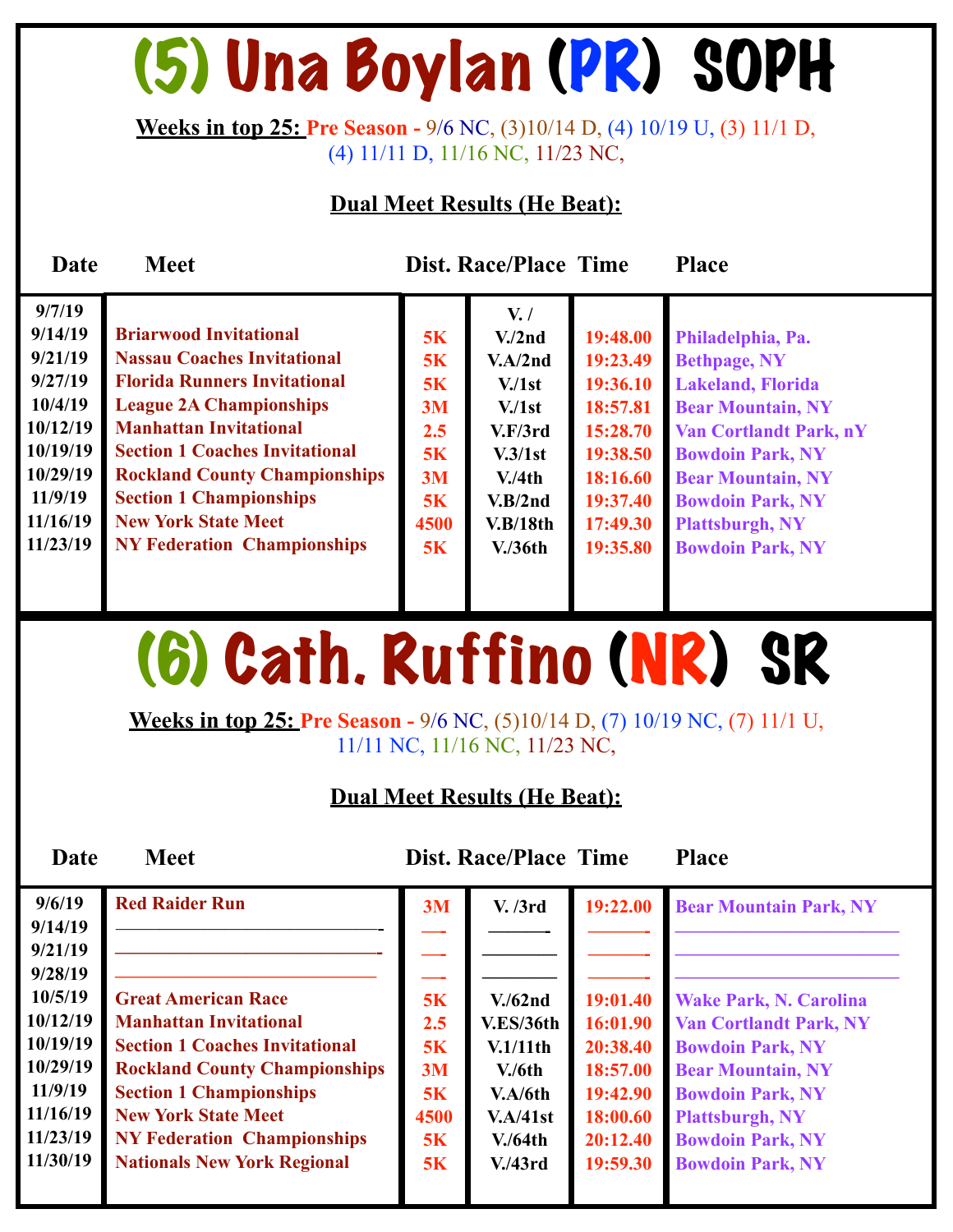### (7) Niamh Durcan (PR) JR

**Weeks in top 25: Pre Season -** 9/6 NC, (8)10/14 D, (12) 10/19 NC, (12) 11/1 U, 11/11 NC, 11/16 NC, 11/23 NC,

### **Dual Meet Results (He Beat):**

| Date                                                                                                                      | <b>Meet</b>                                                                                                                                                                                                                                                                                                                                                          |                                                                                  | <b>Dist. Race/Place Time</b>                                                                                                                                                      |                                                                                                          | <b>Place</b>                                                                                                                                                                                                                                                             |
|---------------------------------------------------------------------------------------------------------------------------|----------------------------------------------------------------------------------------------------------------------------------------------------------------------------------------------------------------------------------------------------------------------------------------------------------------------------------------------------------------------|----------------------------------------------------------------------------------|-----------------------------------------------------------------------------------------------------------------------------------------------------------------------------------|----------------------------------------------------------------------------------------------------------|--------------------------------------------------------------------------------------------------------------------------------------------------------------------------------------------------------------------------------------------------------------------------|
| 9/6/19<br>9/14/19<br>9/21/19<br>9/27/19<br>10/4/19<br>10/12/19<br>10/19/19<br>10/29/19<br>11/9/19<br>11/16/19<br>11/23/19 | <b>Briarwood Invitational</b><br><b>Nassau Coaches Invitational</b><br><b>Florida Runners Invitational</b><br><b>League 2A Championships</b><br><b>Manhattan Invitational</b><br><b>Section 1 Coaches Invitational</b><br><b>Rockland County Championships</b><br><b>Section 1 Championships</b><br><b>New York State Meet</b><br><b>NY Federation Championships</b> | 5K<br>5K<br>5K<br>3M<br>2.5<br><b>5K</b><br>3M<br><b>5K</b><br>4500<br><b>5K</b> | $V_{\bullet}$ /<br>V <sub>1</sub> /3rd<br>V <sub>1</sub> /7th<br>V <sub>1</sub> /5th<br>V.F/24th<br>V.3/6th<br>V <sub>1</sub> /7th<br>V.B/5th<br>V.B/23rd<br>V <sub>1</sub> /70th | 20:31.00<br>20:40.00<br>19:23.25<br>16:30.00<br>20:32.10<br>19:10.30<br>20:07.90<br>17:56.60<br>20:16.60 | Philadelphia, Pa.<br><b>Bethpage, NY</b><br><b>Lakeland, Florida</b><br><b>Bear Mountain, NY</b><br><b>Van Cortlandt Park, NY</b><br><b>Bowdoin Park, NY</b><br><b>Bear Mountain, NY</b><br><b>Bowdoin Park, NY</b><br><b>Plattsburgh, NY</b><br><b>Bowdoin Park, NY</b> |
|                                                                                                                           |                                                                                                                                                                                                                                                                                                                                                                      |                                                                                  |                                                                                                                                                                                   |                                                                                                          |                                                                                                                                                                                                                                                                          |

# (8) Julia Fears (TZ) JR

**Weeks in top 25: Pre Season -** 9/6 NC, (6)10/14 D, (8) 10/19 NC, (8) 11/1 D, (10) 11/11 U, 11/16 NC, 11/23 NC,

#### **Dual Meet Results (He Beat):**

| 9/7/19<br>9/14/19<br>9/21/19<br>9/28/19 | <b>CHSAA Practice Run</b><br><b>Queenbury Invitational</b><br><b>Pratt Invitational</b> | 2.5<br>5K<br>5K | V. / 2nd<br>V.1/26th<br>$V.$ Bl./4th | 17:01.30<br>19:47.92<br>21:34.01 | <b>Van Cortlandt Park, NY</b><br><b>Queenbury, NY</b><br><b>Sunken Meadow, NY</b> |
|-----------------------------------------|-----------------------------------------------------------------------------------------|-----------------|--------------------------------------|----------------------------------|-----------------------------------------------------------------------------------|
| 10/4/19                                 | <b>League 2A Championships</b>                                                          | 3M              | V <sub>1</sub> /3rd                  | 19:18.71                         | <b>Bear Mountain, NY</b>                                                          |
| 10/12/19                                | <b>Manhattan Invitational</b>                                                           | 2.5             | V.C/8th                              | 16:02.80                         | <b>Van Cortlandt Park, NY</b>                                                     |
| 10/19/19                                | <b>Section 1 Coaches Invitational</b>                                                   | <b>5K</b>       | V.2/8th                              | 20:48.00                         | <b>Bowdoin Park, NY</b>                                                           |
| 10/29/19                                | <b>Rockland County Championships</b>                                                    | 3M              | $V/10$ th                            | 19:22.80                         | <b>Bear Mountain, NY</b>                                                          |
| 11/9/19                                 | <b>Section 1 Championships</b>                                                          | 5K              | V.B/6th                              | 20:13.10                         | <b>Bowdoin Park, NY</b>                                                           |
| 11/16/19                                | <b>New York State Meet</b>                                                              | 4500            | V.B/32nd                             | 18:13.10                         | <b>Plattsburgh, NY</b>                                                            |
| 11/23/19                                | <b>NY Federation Championships</b>                                                      | 5K              | V. / 80th                            | 20:29.20                         | <b>Bowdoin Park, NY</b>                                                           |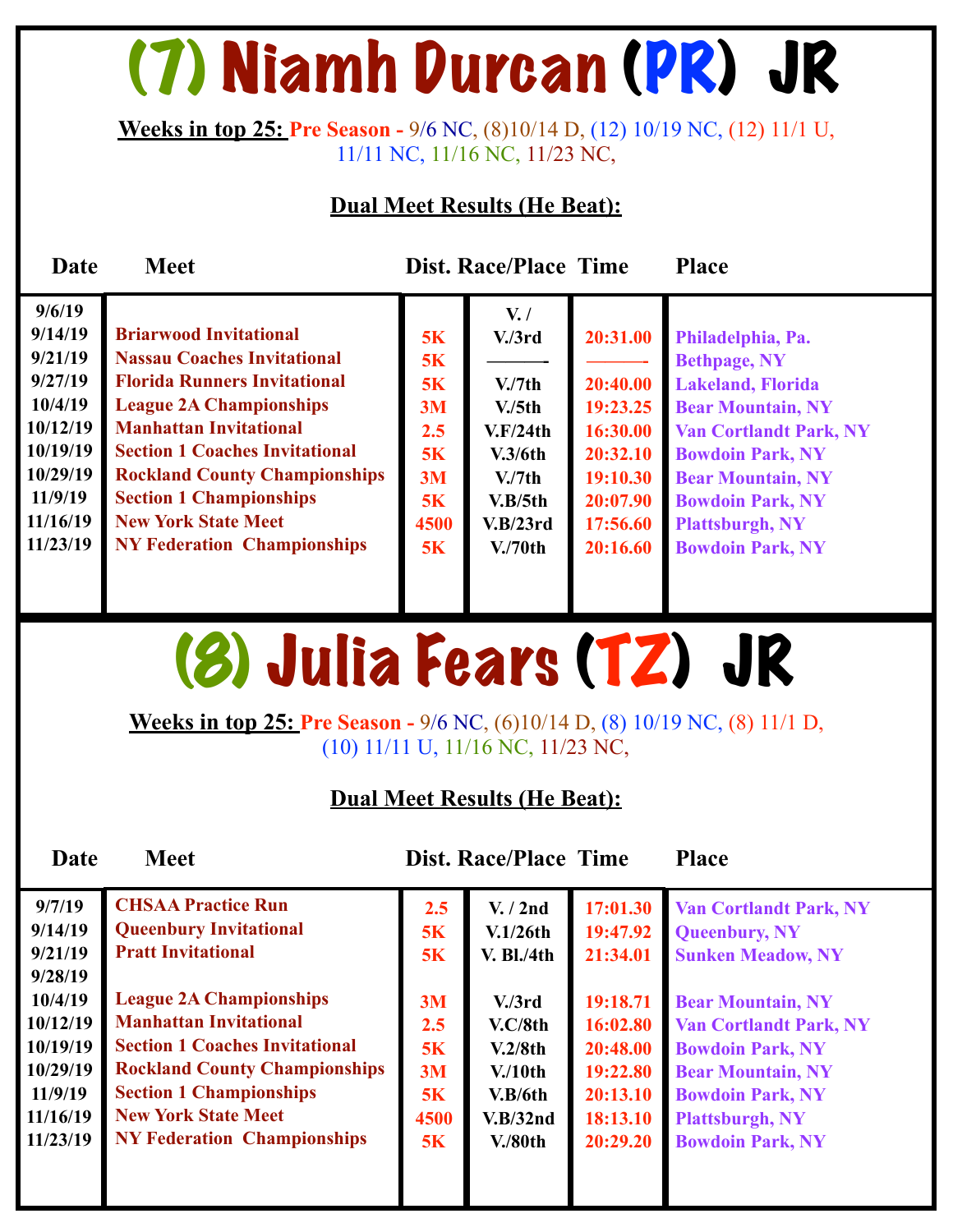### (9) Daniella Cambrea (TZ) SR

**Weeks in top 25: Pre Season -** 9/6 NC, (14)10/14 U, (10) 10/19 NC, (10) 11/1 D, (11) 11/11 U, 11/16 NC, 11/23 NC,

#### **Dual Meet Results (He Beat):**

| Date                                                                                                                      | <b>Meet</b>                                                                                                                                                                                                                                                                                                                                       |                                                                          | <b>Dist. Race/Place Time</b>                                                                           |                                                                                                          | <b>Place</b>                                                                                                                                                                                                                                                                          |
|---------------------------------------------------------------------------------------------------------------------------|---------------------------------------------------------------------------------------------------------------------------------------------------------------------------------------------------------------------------------------------------------------------------------------------------------------------------------------------------|--------------------------------------------------------------------------|--------------------------------------------------------------------------------------------------------|----------------------------------------------------------------------------------------------------------|---------------------------------------------------------------------------------------------------------------------------------------------------------------------------------------------------------------------------------------------------------------------------------------|
| 9/7/19<br>9/14/19<br>9/21/19<br>9/28/19<br>10/4/19<br>10/12/19<br>10/19/19<br>10/29/19<br>11/9/19<br>11/16/19<br>11/23/19 | <b>CHSAA Practice Run</b><br><b>Queenbury Invitational</b><br><b>Pratt Invitational</b><br><b>League 2A Championships</b><br><b>Manhattan Invitational</b><br><b>Section 1 Coaches Invitational</b><br><b>Rockland County Championships</b><br><b>Section 1 Championships</b><br><b>New York State Meet</b><br><b>NY Federation Championships</b> | 2.5<br>5K<br>5K<br>—<br>3M<br>2.5<br>5K<br>3M<br>5K<br>4500<br><b>5K</b> | V. / 4th<br>V.1/49th<br>V.BI./15th<br>V.4th<br>V.C/15th<br>V.2/7th<br>$V/11$ th<br>V.B/7th<br>V.B/94th | 17:20.50<br>20:42.20<br>22:13.11<br>19:20.10<br>16:16.90<br>20:40.80<br>19:23.70<br>20:14.30<br>20:13.00 | <b>Van Cortlandt Park, NY</b><br><b>Queenbury, NY</b><br><b>Sunken Meadow, NY</b><br><b>Bear Mountain, NY</b><br><b>Van Cortlandt Park, NY</b><br><b>Bowdoin Park, NY</b><br><b>Bear Mountain, NY</b><br><b>Bowdoin Park, NY</b><br><b>Plattsburgh, NY</b><br><b>Bowdoin Park, NY</b> |
|                                                                                                                           |                                                                                                                                                                                                                                                                                                                                                   |                                                                          |                                                                                                        |                                                                                                          |                                                                                                                                                                                                                                                                                       |

### (10) Ciara Durcan (PR) JR

**Weeks in top 25: Pre Season -** 9/6 NC, (10)10/14 D, (11) 10/19 NC, (11) 11/1 U, (8) 11/11 D, (11) 11/16 U, 11/23 NC,

#### **Dual Meet Results (He Beat):**

| 9/6/19<br>9/14/19<br><b>Briarwood Invitational</b><br>9/21/19<br><b>Nassau Coaches Invitational</b><br>9/27/19<br><b>Florida Runners Invitational</b><br>10/4/19<br><b>League 2A Championships</b><br>10/12/19<br><b>Manhattan Invitational</b><br>10/19/19<br><b>Section 1 Coaches Invitational</b><br>10/29/19<br><b>Rockland County Championships</b><br>11/9/19<br><b>Section 1 Championships</b><br>11/16/19<br><b>New York State Meet</b><br>11/23/19<br><b>NY Federation Championships</b> | 5K<br>5K<br>5K<br>3M<br>2.5<br>5K<br>3M<br>5K<br>4500<br>5K | $V_{\bullet}$ /<br>V/6th<br>V.8th<br>V.8th<br>V.F/23rd<br>V.3/8th<br>V.8th<br>V.B/10th<br>V.B/50th<br>$V/175$ th | 20:47.00<br>20:44.80<br>19:47.91<br>16:27.20<br>20:43.10<br>19:12.60<br>20:42.40<br>18:44.40<br>21:48.60 | Philadelphia, Pa.<br><b>Bethpage, NY</b><br><b>Lakeland, Florida</b><br><b>Bear Mountain, NY</b><br><b>Van Cortlandt Park, NY</b><br><b>Bowdoin Park, NY</b><br><b>Bear Mountain, NY</b><br><b>Bowdoin Park, NY</b><br><b>Plattsburgh, NY</b><br><b>Bowdoin Park, NY</b> |  |
|---------------------------------------------------------------------------------------------------------------------------------------------------------------------------------------------------------------------------------------------------------------------------------------------------------------------------------------------------------------------------------------------------------------------------------------------------------------------------------------------------|-------------------------------------------------------------|------------------------------------------------------------------------------------------------------------------|----------------------------------------------------------------------------------------------------------|--------------------------------------------------------------------------------------------------------------------------------------------------------------------------------------------------------------------------------------------------------------------------|--|
|                                                                                                                                                                                                                                                                                                                                                                                                                                                                                                   |                                                             |                                                                                                                  |                                                                                                          |                                                                                                                                                                                                                                                                          |  |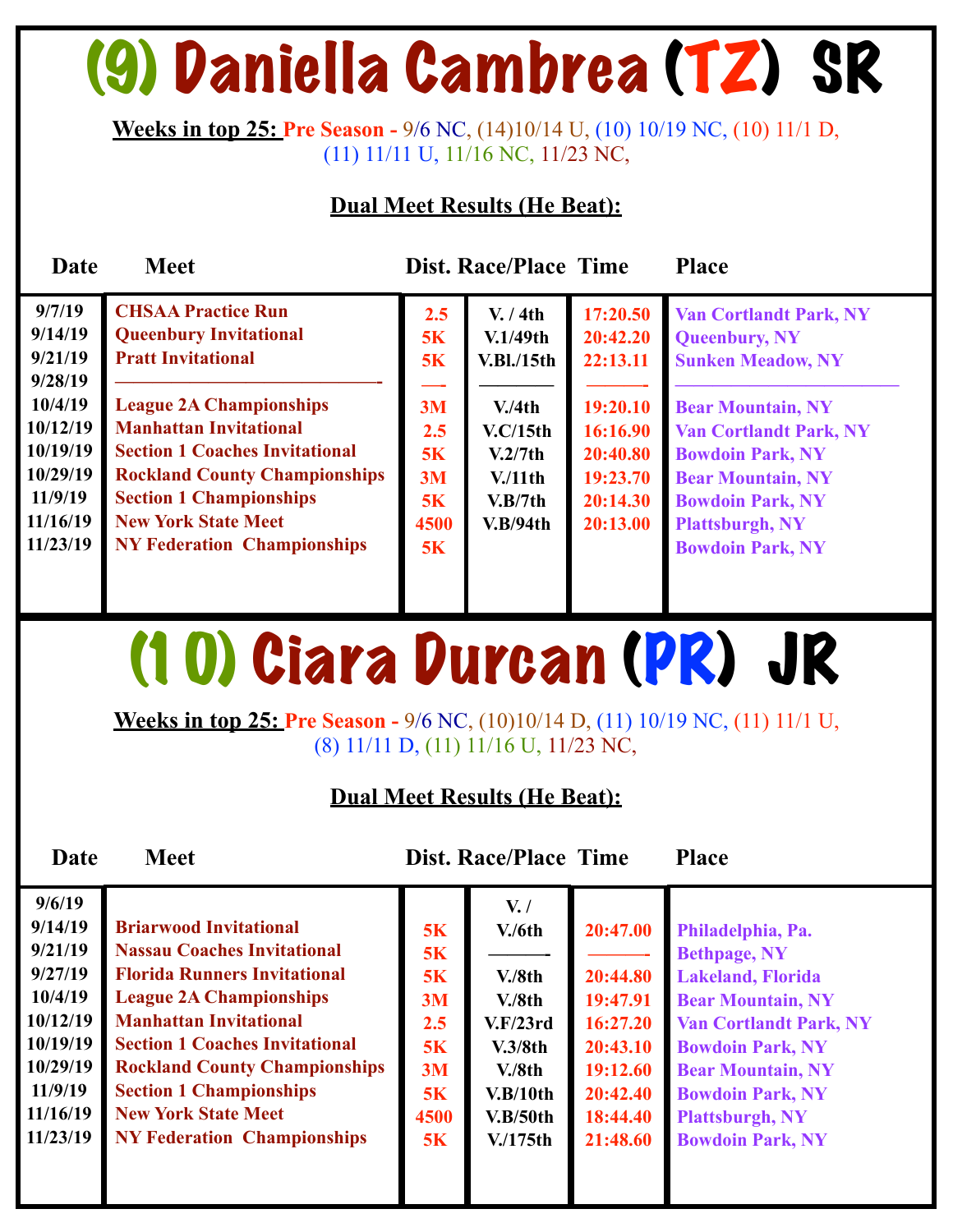### (11) Jade Pazmino (NR) SOPH

#### **Weeks in top 25: Pre Season -** NL, 11/1 NC, (12) 11/11 U, (10) 11/16/D, 11/23 NC,

### **Dual Meet Results (He Beat):**

**Date Meet Dist. Race/Place Time Place** 

| 9/6/19             | <b>Red Raider Run</b>                 |      |                    |          | <b>Bear Mountain Park, NY</b> |
|--------------------|---------------------------------------|------|--------------------|----------|-------------------------------|
| 9/14/19            |                                       |      |                    |          |                               |
| 9/21/19<br>9/28/19 |                                       | 5K   |                    |          |                               |
| 10/5/19            | <b>Great American Race</b>            | 2.5  | V/117th            | 19:56.80 | <b>Wake Park, N. Carolina</b> |
| 10/12/19           | <b>Manhattan Invitational</b>         |      | V.ES/71st          | 16:44.60 | <b>Van Cortlandt Park, NY</b> |
| 10/19/19           | <b>Section 1 Coaches Invitational</b> | 3M   |                    |          | <b>Bowdoin Park, NY</b>       |
| 10/29/19           | <b>Rockland County Championships</b>  | 5K   | V/12th             | 19:29.50 | <b>Bear Mountain, NY</b>      |
| 11/9/19            | <b>Section 1 Championships</b>        | 3M   | V.A/14th           | 20:30.20 | <b>Bowdoin Park, NY</b>       |
| 11/16/19           | <b>New York State Meet</b>            | 4500 | V.A/77th           | 18:52.60 | <b>Plattsburgh, NY</b>        |
| 11/23/19           | <b>NY Federation Championships</b>    | 5K   | V.98 <sub>th</sub> | 20:43.30 | <b>Bowdoin Park, NY</b>       |
| 11/30/19           | <b>Nationals New York Regional</b>    | 5K   | V/62nd             | 20:29.60 | <b>Bowdoin Park, NY</b>       |

# (12) Brooke Hirch (SUFF) SOPH

**Weeks in top 25: Pre Season -** 9/6 NC, (7)10/14 U, (6) 10/19 NC, (6) 11/1 D, (9) 11/11 D, (13) 11/16 U, 11/23 NC,

#### **Dual Meet Results (He Beat):**

| 9/7/19<br>9/14/19<br>9/21/19<br>9/28/19<br>10/5/19<br>10/12/19 | <b>Washingtonville Invitational</b><br><b>Jim Smith Invitational</b><br><b>Suffern Invitational</b><br><b>Herrmann Invitational</b><br><b>Manhattan Invitational</b>                | 3M<br>5K<br>3M<br>5K<br>2.5  | V. /3rd<br>V.Sop/3rd<br>V.A/5th<br>V.2/5 <sub>th</sub><br>V.B/7th | 19:53.00<br>21:25.56<br>19:38.80<br>20:21.70<br>16:00.80 | <b>Washingtonville, NY</b><br><b>Sunken Meadow, NY</b><br><b>Bear Mountain, NY</b><br><b>Utica, NY</b><br><b>Van Cortandt Park, NY</b> |
|----------------------------------------------------------------|-------------------------------------------------------------------------------------------------------------------------------------------------------------------------------------|------------------------------|-------------------------------------------------------------------|----------------------------------------------------------|----------------------------------------------------------------------------------------------------------------------------------------|
| 10/19/19<br>10/29/19<br>11/9/19<br>11/16/19<br>11/23/19        | <b>Section 1 Coaches Invitational</b><br><b>Rockland County Championships</b><br><b>Section 1 Championships</b><br><b>New York State Meet</b><br><b>NY Federation Championships</b> | 5K<br>3M<br>5K<br>4500<br>5K | V.4/9th<br>V <sub>0</sub> /9th<br>V.A/19th                        | 20:28.40<br>19:16.80<br>20:51.50                         | <b>Bowdoin Park, NY</b><br><b>Bear Mountain, NY</b><br><b>Bowdoin Park, NY</b><br><b>Plattsburgh, NY</b><br><b>Bowdoin Park, NY</b>    |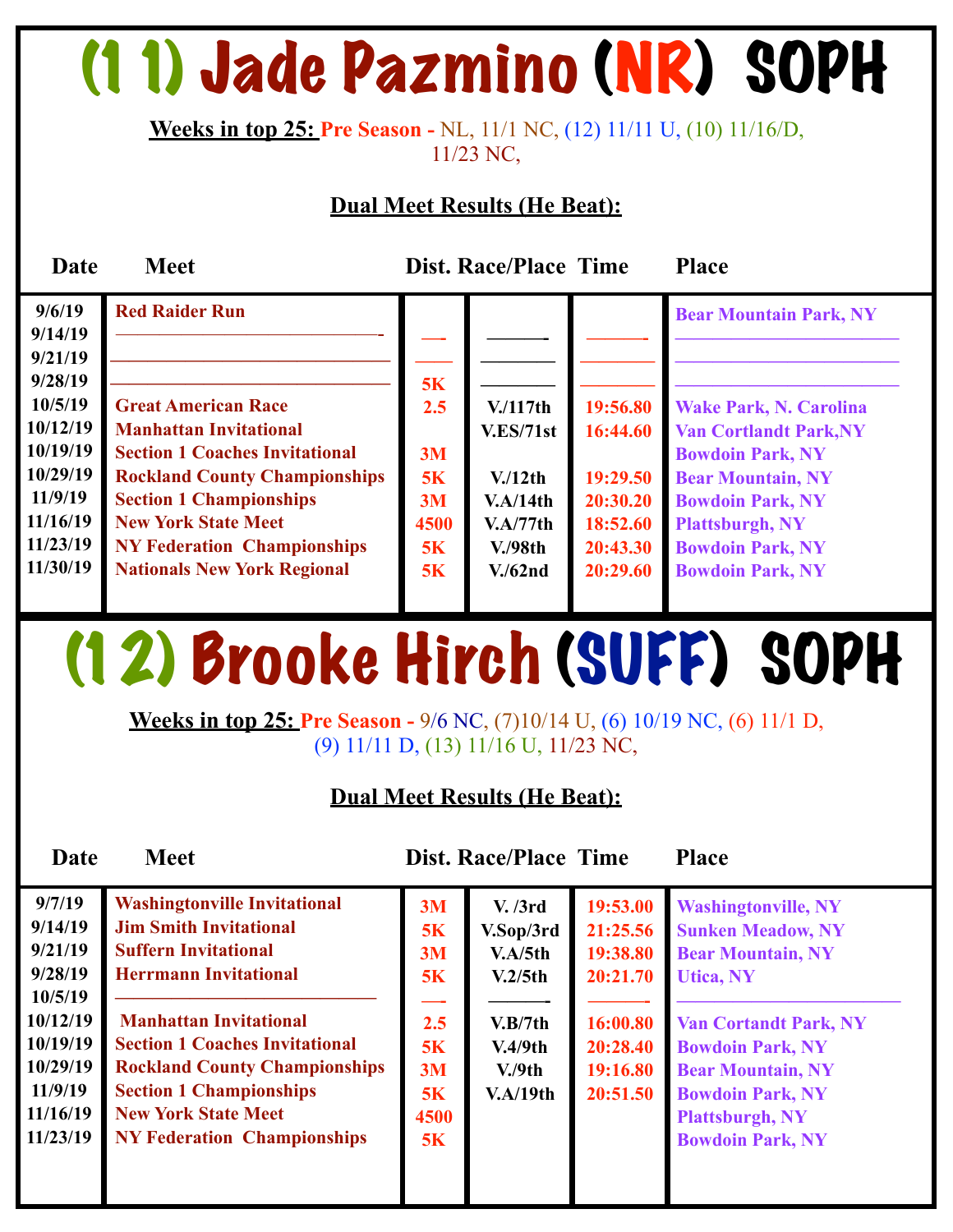## (13) Anne Ginnane (PR) FR

**Weeks in top 25: Pre Season -** 9/6 NC, (22)10/14 U, (17) 10/19 U, (16) 11/1 NC, 11/11 NC, (16) 11/16 U, (15) 11/23 U,

### **Dual Meet Results (He Beat):**

| Date                                                                                                                                 | <b>Meet</b>                                                                                                                                                                                                                                                                                                                                                                                           | <b>Dist. Race/Place Time</b>                                        | <b>Place</b>                                                                                                                            |                                                                                                                      |                                                                                                                                                                                                                                                                                                            |
|--------------------------------------------------------------------------------------------------------------------------------------|-------------------------------------------------------------------------------------------------------------------------------------------------------------------------------------------------------------------------------------------------------------------------------------------------------------------------------------------------------------------------------------------------------|---------------------------------------------------------------------|-----------------------------------------------------------------------------------------------------------------------------------------|----------------------------------------------------------------------------------------------------------------------|------------------------------------------------------------------------------------------------------------------------------------------------------------------------------------------------------------------------------------------------------------------------------------------------------------|
| 9/6/19<br>9/14/19<br>9/21/19<br>9/27/19<br>10/4/19<br>10/12/19<br>10/19/19<br>10/29/19<br>11/4/19<br>11/9/19<br>11/16/19<br>11/23/19 | <b>Briarwood Invitational</b><br><b>Nassau Coaches Invitational</b><br><b>Florida Runners Invitational</b><br><b>League 2A Championships</b><br><b>Manhattan Invitational</b><br><b>Section 1 Coaches Invitational</b><br><b>Rockland County Championships</b><br><b>Freshman Championships</b><br><b>Section 1 Championships</b><br><b>New York State Meet</b><br><b>NY Federation Championships</b> | 5K<br>5K<br>5K<br>5K<br>2.5<br>5K<br>3M<br>2400<br>5K<br>4500<br>5K | V <sub>0</sub> /9th<br>V/14th<br>V/6th<br>V.F/16th<br>V.3/7th<br>$V/15$ th<br>V <sub>1</sub> /2nd<br>V.B/15th<br>V.B/67th<br>$V/150$ th | 21:01.00<br>21:05.60<br>19:25.00<br>16:15.10<br>20:39.30<br>19:38.30<br>10:07.30<br>21:06.50<br>19:09.60<br>21:21.30 | Philadelphia, Pa.<br><b>Bethpage, NY</b><br><b>Lakeland, Florida</b><br><b>Bear Mountain, NY</b><br><b>Van Cortlandt Park, NY</b><br><b>Bowdoin Park, NY</b><br><b>Bear Mountain, NY</b><br><b>Clarkstown South HS, NY</b><br><b>Bowdoin Park, NY</b><br><b>Plattsburgh, NY</b><br><b>Bowdoin Park, NY</b> |
|                                                                                                                                      |                                                                                                                                                                                                                                                                                                                                                                                                       |                                                                     |                                                                                                                                         |                                                                                                                      |                                                                                                                                                                                                                                                                                                            |

(14) Gabby Shea (TZ) SR

**Weeks in top 25: Pre Season -** 9/6 NC, (25)10/14 U, (13) 10/19 NC, (13) 11/1 NC, (13) 11/11 U, (12) 11/16 D, (13) 11/23 D,

#### **Dual Meet Results (He Beat):**

| 9/6/19<br>9/14/19<br>9/21/19<br>9/28/19<br>10/5/19<br>10/12/19<br>10/19/19<br>10/29/19<br>11/9/19<br>11/16/19 | <b>CHSAA Practice Run</b><br><b>Queenbury Invitational</b><br><b>Pratt Invitational</b><br><b>League 2A Championships</b><br><b>Manhattan Invitational</b><br><b>Section 1 Coaches Invitational</b><br><b>Rockland County Championships</b><br><b>Section 1 Championships</b><br><b>New York State Meet</b> | 2.5<br>5K<br>5K<br>3M<br>2.5<br>5K<br>3M<br>5K<br>4500 | $V_{\cdot}$ /<br>V.Bl/9th<br>V <sub>1</sub> /7th<br>V.C/18th<br>V.2/16th<br>V/13 <sup>th</sup><br>V.B/12th | 21:56.53<br>19:33.17<br>16:31.00<br>21:28.50<br>19:30.50<br>20:46.80 | <b>Van Cortlandt Park, NY</b><br><b>Queenbury, NY</b><br><b>Sunken Meadow, NY</b><br><b>Bear Mountain, NY</b><br><b>Van Cortlandt Park, NY</b><br><b>Bowdoin Park, NY</b><br><b>Bear Mountain, NY</b><br><b>Bowdoin Park, NY</b><br><b>Plattsburgh, NY</b> |
|---------------------------------------------------------------------------------------------------------------|-------------------------------------------------------------------------------------------------------------------------------------------------------------------------------------------------------------------------------------------------------------------------------------------------------------|--------------------------------------------------------|------------------------------------------------------------------------------------------------------------|----------------------------------------------------------------------|------------------------------------------------------------------------------------------------------------------------------------------------------------------------------------------------------------------------------------------------------------|
| 11/23/19                                                                                                      | <b>NY Federation Championships</b>                                                                                                                                                                                                                                                                          | 5K                                                     |                                                                                                            |                                                                      | <b>Bowdoin Park, NY</b>                                                                                                                                                                                                                                    |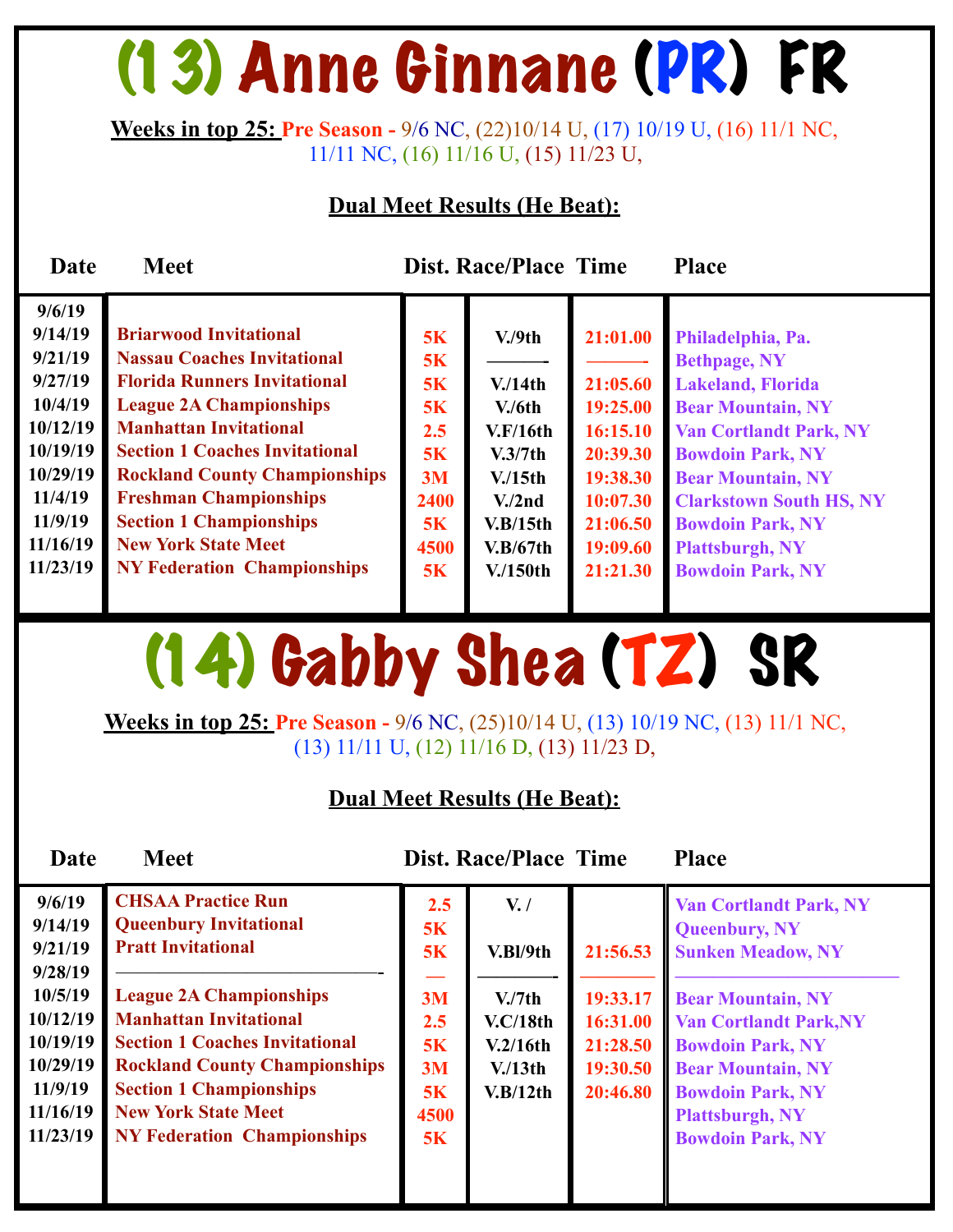# (15) Kelly Gilligan (PR) JR

**Weeks in top 25: Pre Season -** 9/6 NC, (11)10/14 U, (9) 10/19 NC, (9) 11/1 D, 11/11 NC, (15) 11/16 U, (14) 11/23 D,

### **Dual Meet Results (He Beat):**

| Date                                                                                                          | <b>Meet</b>                                                                                                                                                                                                                                                                                                                    |                                                       | <b>Dist. Race/Place Time</b>                                                                                                     |                                                                                                          | <b>Place</b>                                                                                                                                                                                                                                  |
|---------------------------------------------------------------------------------------------------------------|--------------------------------------------------------------------------------------------------------------------------------------------------------------------------------------------------------------------------------------------------------------------------------------------------------------------------------|-------------------------------------------------------|----------------------------------------------------------------------------------------------------------------------------------|----------------------------------------------------------------------------------------------------------|-----------------------------------------------------------------------------------------------------------------------------------------------------------------------------------------------------------------------------------------------|
| 9/6/19<br>9/14/19<br>9/21/19<br>9/27/19<br>10/4/19<br>10/12/19<br>10/19/19<br>10/29/19<br>11/9/19<br>11/16/19 | <b>Briarwood Invitational</b><br><b>Nassau Coaches Invitational</b><br><b>Florida Runners Invitational</b><br><b>League 2A Championships</b><br><b>Manhattan Invitational</b><br><b>Section 1 Coaches Invitational</b><br><b>Rockland County Championships</b><br><b>Section 1 Championships</b><br><b>New York State Meet</b> | 5K<br>5K<br>5K<br>3M<br>2.5<br>5K<br>3M<br>5K<br>4500 | $V_{\cdot}$<br>V <sub>1</sub> /31st<br>V.A/31st<br>JV/4th<br>$V/10$ th<br>V.F/31st<br>V.3/14th<br>V/17th<br>V.B/13th<br>V.B/75th | 21:28.00<br>21:37.32<br>21:43.70<br>20:01.07<br>16:54.90<br>21:31.60<br>19:54.60<br>20:56.30<br>19:34.00 | Philadelphia, Pa.<br><b>Bethpage, NY</b><br><b>Lakeland, Florida</b><br><b>Bear Mountain, NY</b><br><b>Van Cortlandt Park, NY</b><br><b>Bowdoin Park, NY</b><br><b>Bear Mountain, NY</b><br><b>Bowdoin Park, NY</b><br><b>Plattsburgh, NY</b> |
| 11/23/19                                                                                                      | <b>NY Federation Championships</b>                                                                                                                                                                                                                                                                                             | 5K                                                    | V <sub>1</sub> /219th                                                                                                            | 22:49.10                                                                                                 | <b>Bowdoin Park, NY</b>                                                                                                                                                                                                                       |

### (16) Brit. Pezzementi (NR) JR

**Weeks in top 25: Pre Season -** 9/6 NC, NL 10/19, (18) 11/1 NC, (18) 11/11 U, (14) 11/16 D, 11/23 NC,

#### **Dual Meet Results (He Beat):**

| Date                          | <b>Meet</b>                                                                                          |            | <b>Dist. Race/Place Time</b>   |                      | <b>Place</b>                                                                             |
|-------------------------------|------------------------------------------------------------------------------------------------------|------------|--------------------------------|----------------------|------------------------------------------------------------------------------------------|
| 9/6/19<br>9/14/19             | <b>Red Raider Run</b>                                                                                | 3M         | V. /14th                       | 20:33.50             | <b>Bear Mountain Park, NY</b>                                                            |
| 9/21/19<br>9/28/19<br>10/5/19 |                                                                                                      |            |                                |                      |                                                                                          |
| 10/12/19<br>10/19/19          | <b>Great American Race</b><br><b>Manhattan Invitational</b><br><b>Section 1 Coaches Invitational</b> | 2.5<br>5K  | V.ES/95th<br>V.1/22nd          | 17:47.30<br>21:42.90 | <b>Wake Park, N. Carolina</b><br><b>Van Cortandt Park, NY</b><br><b>Bowdoin Park, NY</b> |
| 10/29/19<br>11/9/19           | <b>Rockland County Championships</b><br><b>Section 1 Championships</b>                               | 3M<br>5K   | V/19 <sub>th</sub><br>V.A/20th | 20:14.00<br>20:56.10 | <b>Bear Mountain, NY</b><br><b>Bowdoin Park, NY</b>                                      |
| 11/16/19<br>11/23/19          | <b>New York State Meet</b><br><b>NY Federation Championships</b>                                     | 4500<br>5K | V.A/64th<br>$V/119$ th         | 18:29.30<br>21:00.80 | <b>Plattsburgh, NY</b><br><b>Bowdoin Park, NY</b>                                        |
| 11/30/19                      | <b>Nationals New York Regional</b>                                                                   | 5K         | $V/111$ th                     | 21:39.60             | <b>Bowdoin Park, NY</b>                                                                  |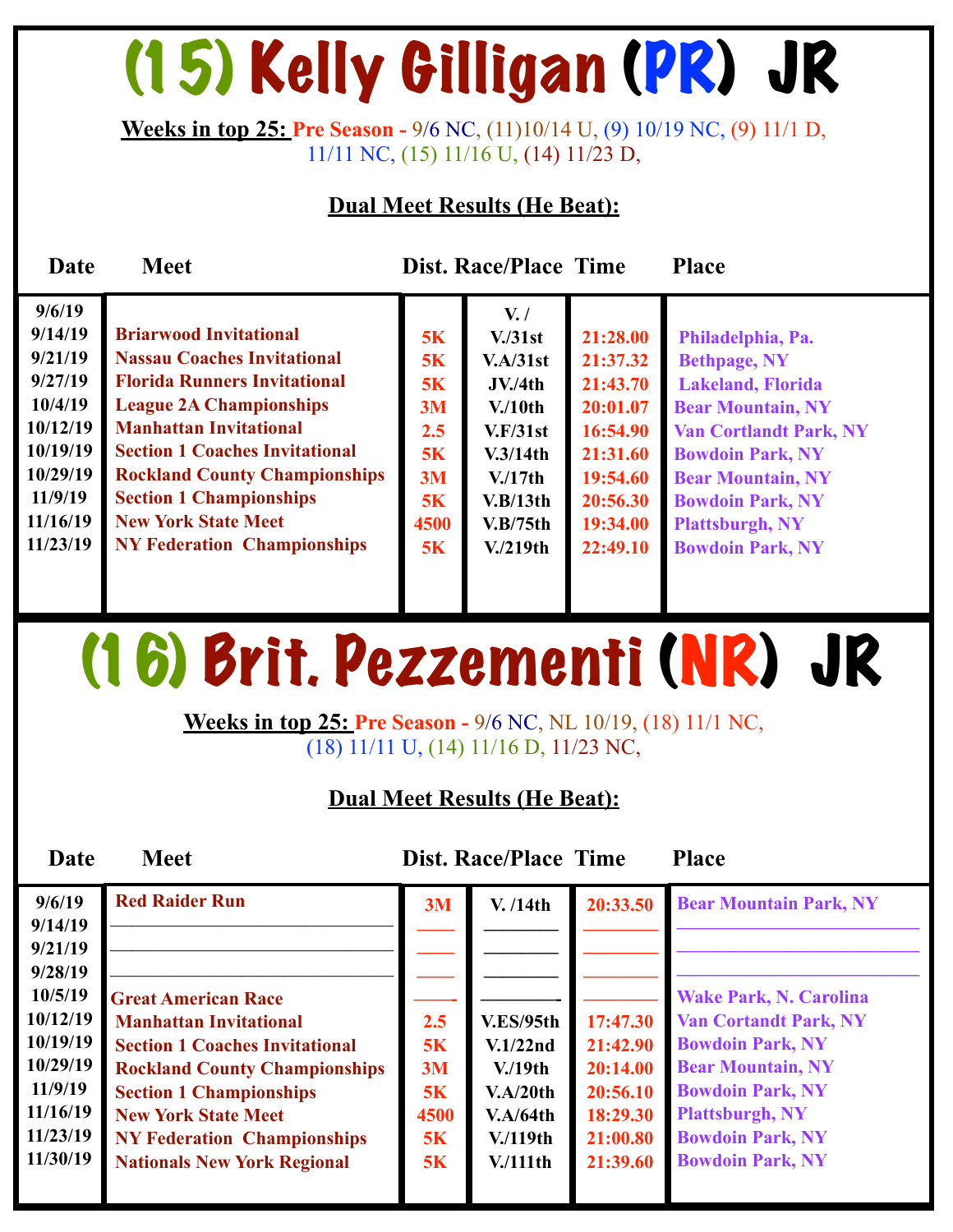### (23) Leyla Ventura (NR) SOPH

### **Weeks in top 25: Pre Season -** NL, 11/23 NC,

### **Dual Meet Results (He Beat):**

**Date Meet Dist. Race/Place Time Place** 

| 9/6/19   | <b>Red Raider Run</b>                 | 3M   | <b>JV.</b> /2nd | 20:18.90 | <b>Bear Mountain Park, NY</b> |
|----------|---------------------------------------|------|-----------------|----------|-------------------------------|
| 9/14/19  |                                       |      |                 |          |                               |
| 9/21/19  |                                       |      |                 |          |                               |
| 9/28/19  |                                       |      |                 |          |                               |
| 10/5/19  | <b>Great American Race</b>            | 5K   |                 |          | <b>Wake Park, N. Carolina</b> |
| 10/12/19 | <b>Manhattan Invitational</b>         | 2.5  |                 |          | <b>Van Cortlandt Park, NY</b> |
| 10/19/19 | <b>Section 1 Coaches Invitational</b> | 5K   |                 |          | <b>Bowdoin Park, NY</b>       |
| 10/29/19 | <b>Rockland County Championships</b>  | 3M   | V/16th          | 19:49.70 | <b>Bear Mountain, NY</b>      |
| 11/9/19  | <b>Section 1 Championships</b>        | 5K   | V.A/17th        | 20:37.40 | <b>Bowdoin Park, NY</b>       |
| 11/16/19 | <b>New York State Meet</b>            | 4500 | <b>V.A/66th</b> | 18:32.60 | <b>Plattsburgh, NY</b>        |
| 11/23/19 | <b>NY Federation Championships</b>    | 5K   | V. / 84th       | 20:35.30 | <b>Bowdoin Park, NY</b>       |
| 11/30/19 | <b>Nationals New York Regional</b>    | 5K   | V/63rd          | 20:31.80 | <b>Bowdoin Park, NY</b>       |
|          |                                       |      |                 |          |                               |

# (17) Deirdre Young (SUFF) SR

**Weeks in top 25: Pre Season -** NL, 11/1 NC, (17) 11/11 D, (18) 11/16 U, 11/23 NC,

### **Dual Meet Results (He Beat):**

| <b>Suffern Invitational</b><br>9/21/19<br>V.A/19th<br>20:54.60<br>3M<br><b>Bear Mountain, NY</b><br>9/28/19<br>5K<br>10/5/19<br><b>Manhattan Invitational</b><br>10/12/19<br>2.5<br><b>Van Cortlandt, NY</b><br><b>Section 1 Coaches Invitational</b><br>10/19/19<br>V.4/19th<br>5K<br>22:12.40<br><b>Bowdoin Park, NY</b><br><b>Rockland County Championships</b><br>10/29/19<br>V/18 <sub>th</sub><br>20:10.00<br>3M<br><b>Bear Mountain, NY</b><br><b>Section 1 Championships</b><br>11/9/19<br>V.A/31st<br>21:31.00<br>5K<br><b>Bowdoin Park, NY</b><br><b>New York State Meet</b><br>11/16/19<br>4500<br><b>Plattsburgh, NY</b><br><b>NY Federation Championships</b><br>11/23/19<br>5K<br><b>Bowdoin Park, NY</b> | 20:43.00<br><b>Washingtonville, NY</b><br>V.Sr/<br>22:23.34<br><b>Sunken Meadow, NY</b> | V. /7th | 3M<br>5K | <b>Washingtonville Invitational</b><br><b>Jim Smith Invitational</b> | 9/6/19<br>9/14/19 |
|-------------------------------------------------------------------------------------------------------------------------------------------------------------------------------------------------------------------------------------------------------------------------------------------------------------------------------------------------------------------------------------------------------------------------------------------------------------------------------------------------------------------------------------------------------------------------------------------------------------------------------------------------------------------------------------------------------------------------|-----------------------------------------------------------------------------------------|---------|----------|----------------------------------------------------------------------|-------------------|
|-------------------------------------------------------------------------------------------------------------------------------------------------------------------------------------------------------------------------------------------------------------------------------------------------------------------------------------------------------------------------------------------------------------------------------------------------------------------------------------------------------------------------------------------------------------------------------------------------------------------------------------------------------------------------------------------------------------------------|-----------------------------------------------------------------------------------------|---------|----------|----------------------------------------------------------------------|-------------------|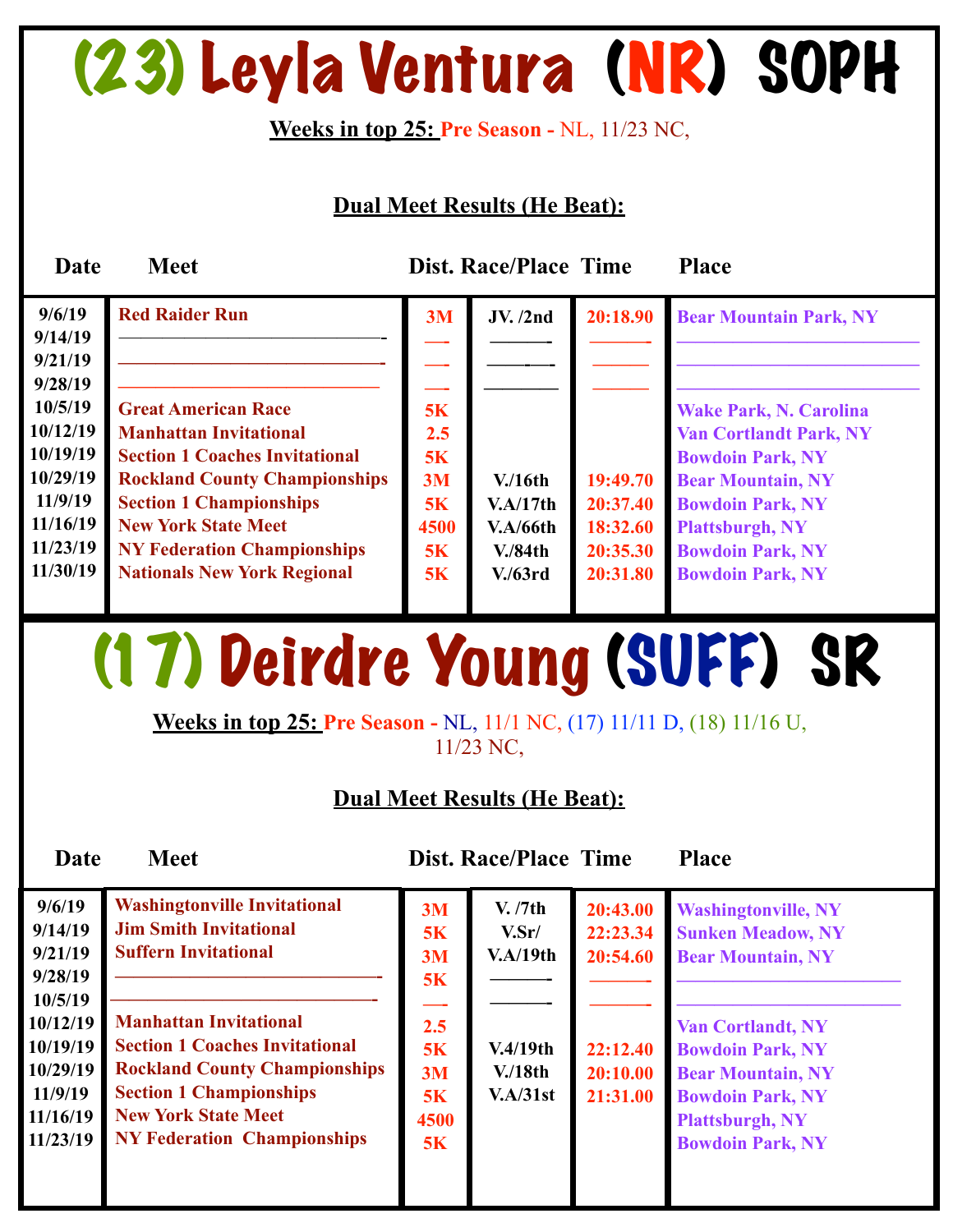### (18) Paige Hennigan (AM) SR

**Weeks in top 25: Pre Season -** 9/6 NC, (20)10/14 NC, (20) 10/19 NC, (20) 11/1 U, (19) 11/11 D, (20) 11/16 U, (19) 11/23 U,

#### **Dual Meet Results (He Beat):**

| Date                                                                                                                      | <b>Meet</b>                                                                                                                                                                                                                                                                                                                                  |                                                               | <b>Dist. Race/Place Time</b>                                                                                                 |                                                                                              | <b>Place</b>                                                                                                                                                                                                                                                                        |
|---------------------------------------------------------------------------------------------------------------------------|----------------------------------------------------------------------------------------------------------------------------------------------------------------------------------------------------------------------------------------------------------------------------------------------------------------------------------------------|---------------------------------------------------------------|------------------------------------------------------------------------------------------------------------------------------|----------------------------------------------------------------------------------------------|-------------------------------------------------------------------------------------------------------------------------------------------------------------------------------------------------------------------------------------------------------------------------------------|
| 9/7/19<br>9/14/19<br>9/21/19<br>9/28/19<br>10/4/19<br>10/12/19<br>10/19/19<br>10/29/19<br>11/9/19<br>11/16/19<br>11/23/19 | <b>Lady Vikings Classic</b><br><b>Xavier Invitational</b><br><b>Gressler XC Run</b><br><b>Scarsdale Invitational</b><br><b>Manhattan Invitational</b><br><b>Section 1 Coaches Invitational</b><br><b>Rockland County Championships</b><br><b>Section 1 Championships</b><br><b>New York State Meet</b><br><b>NY Federation Championships</b> | 2.5<br>2.5<br>5K<br>3M<br>2.5<br>5K<br>3M<br>5K<br>4500<br>5K | $V_{\cdot}$<br>V/19th<br>V.A/3rd<br>V.2/4th<br>V <sub>11th</sub><br>V.C/36th<br>V.3/18th<br>V <sub>1</sub> /20th<br>V.C/10th | 17:02.10<br>17:31.80<br>21:29.30<br>19:45.20<br>17:06.90<br>22:06.80<br>20:15.20<br>21:33.00 | <b>Van Cortlandt, NY</b><br><b>Van Cortlandt, NY</b><br><b>White Plains, NY</b><br><b>Croton Harmon, NY</b><br><b>Van Cortlandt Park, NY</b><br><b>Bowdoin Park, NY</b><br><b>Bear Mountain, NY</b><br><b>Bowdoin Park, NY</b><br><b>Plattsburgh, NY</b><br><b>Bowdoin Park, NY</b> |
|                                                                                                                           |                                                                                                                                                                                                                                                                                                                                              |                                                               |                                                                                                                              |                                                                                              |                                                                                                                                                                                                                                                                                     |

### (19) Jessica Korman (SUFF) JR

**Weeks in top 25: Pre Season -** NL, 11/1 NC, (22) 11/11 U, (17) 11/16 D, (18) 11/23 D,

#### **Dual Meet Results (He Beat):**

| 9/6/19<br>9/14/19<br>9/21/19<br>9/28/19<br>10/5/19                  | <b>Washingtonville Invitational</b><br><b>Jim Smith Invitational</b><br><b>Suffern Invitational</b><br><b>Herrmann Invitational</b>                                                                                  | 3M<br>5K<br>3M<br>5K                | V. /12th<br>V.Jr/10th<br>V.A/17th<br>V <sub>1</sub> /23rd | 21:06.40<br>22:05.89<br>20:46.30<br>21:53.70 | <b>Washingtonville, NY</b><br><b>Sunken Meadow, NY</b><br><b>Bear Mountain, NY</b><br><b>Utica, NY</b>                                                           |
|---------------------------------------------------------------------|----------------------------------------------------------------------------------------------------------------------------------------------------------------------------------------------------------------------|-------------------------------------|-----------------------------------------------------------|----------------------------------------------|------------------------------------------------------------------------------------------------------------------------------------------------------------------|
| 10/12/19<br>10/19/19<br>10/29/19<br>11/9/19<br>11/16/19<br>11/23/19 | <b>Manhattan Invitational</b><br><b>Section 1 Coaches Invitational</b><br><b>Rockland County Championships</b><br><b>Section 1 Championships</b><br><b>New York State Meet</b><br><b>NY Federation Championships</b> | 2.5<br>5K<br>3M<br>5K<br>4500<br>5K | V.4/29th<br>V <sub>1</sub> /22nd<br>V.A/29th              | 23:18.00<br>20:27.00<br>21:26.20             | <b>Van Cortlandt, NY</b><br><b>Bowdoin Park, NY</b><br><b>Bear Mountain, NY</b><br><b>Bowdoin Park, NY</b><br><b>Plattsburgh, NY</b><br><b>Bowdoin, Park, NY</b> |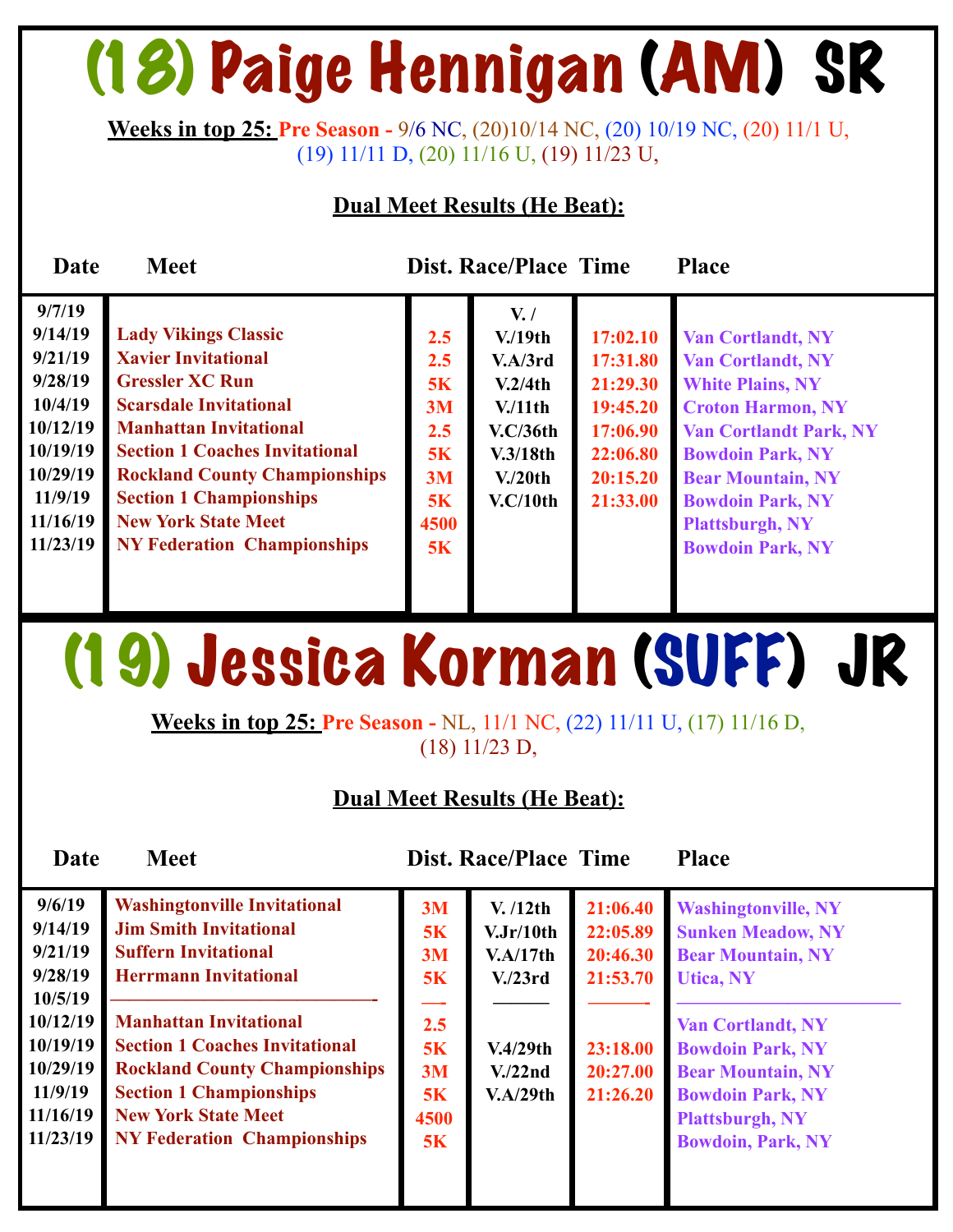# (20) G. Dellamedagila (NR) SOPH

**Weeks in top 25: Pre Season -** 9/6 NC, (9)10/14 D, (15) 10/19 NC, (15) 11/1 U, (14) 11/11 D, (21) 11/16 U, 11/23 NC,

### **Dual Meet Results (He Beat):**

**Date** Meet **Dist. Race/Place Time Place** 

| 9/6/19             | <b>Red Raider Run</b>                 | 3M   | JV. / 1st          | 20:15.70 | <b>Bear Mountain Park, NY</b> |
|--------------------|---------------------------------------|------|--------------------|----------|-------------------------------|
| 9/14/19            |                                       |      |                    |          |                               |
| 9/21/19<br>9/28/19 |                                       |      |                    |          |                               |
| 10/5/19            | <b>Great American Race</b>            | 5K   | V.92nd             | 19:34.60 | <b>Wake Park, N. Carolina</b> |
| 10/12/19           | <b>Manhattan Invitational</b>         | 2.5  | V.ES/69th          | 16:43.00 | <b>Van Cortlandt Park, NY</b> |
| 10/19/19           | <b>Section 1 Coaches Invitational</b> | 5K   |                    |          | <b>Bowdoin Park, NY</b>       |
| 10/29/19           | <b>Rockland County Championships</b>  | 3M   | V/14th             | 19:30.60 | <b>Bear Mountain, NY</b>      |
| 11/9/19            | <b>Section 1 Championships</b>        | 5K   | V.A/35th           | 21:34.00 | <b>Bowdoin Park, NY</b>       |
| 11/16/19           | <b>New York State Meet</b>            | 4500 | V.A/95th           | 19:48.10 | <b>Plattsburgh, NY</b>        |
| 11/23/19           | <b>NY Federation Championships</b>    | 5K   | V/170th            | 21:42.00 | <b>Bowdoin Park, NY</b>       |
| 11/30/19           | <b>Nationals New York Regional</b>    | 5K   | V.94 <sup>th</sup> | 21:10.90 | <b>Bowdoin Park, NY</b>       |
|                    |                                       |      |                    |          |                               |

# (21) Emma Ginnane (PR) JR

**Weeks in top 25: Pre Season -** 9/6 NC, (NL)10/14, (25) 10/19 U, (19) 11/1 D, (24) 11/11 U, (22) 11/16 U, 11/23 NC,

#### **Dual Meet Results (He Beat):**

| 9/7/19   |                                       |           | $V_{\cdot}$        |          |                               |
|----------|---------------------------------------|-----------|--------------------|----------|-------------------------------|
| 9/14/19  | <b>Briarwood Invitational</b>         | 5K        | V/13 <sub>th</sub> | 23:12.00 | Philadelphia, Pa.             |
| 9/21/19  | <b>Nassau Coaches Invitational</b>    | 5K        | FR./2nd            | 25:44.23 | <b>Bethpage, NY</b>           |
| 9/28/19  | <b>Florida Runners Invitational</b>   | 5K        | V/16th             | 23:27.30 | <b>Lakeland, Florida</b>      |
| 10/5/19  | <b>League 2A Championships</b>        | 3M        | V/17th             | 20:58.90 | <b>Bear Mountain, NY</b>      |
| 10/12/19 | <b>Manhattan Invitational</b>         | 2.5       | JV.A/19th          | 17:48.70 | <b>Van Cortlandt Park, NY</b> |
| 10/19/19 | <b>Section 1 Coaches Invitational</b> | 5K        | JV2/2nd            | 21:55.70 | <b>Bowdoin Park, NY</b>       |
| 10/29/19 | <b>Rockland County Championships</b>  | 3M        | V/24th             | 20:44.50 | <b>Bear Mountain, NY</b>      |
| 11/9/19  | <b>Section 1 Championships</b>        | <b>5K</b> | JV./1st            | 21:36.60 | <b>Bowdoin Park, NY</b>       |
| 11/16/19 | <b>New York State Meet</b>            | 4500      | V.B/79th           | 19:46.40 | <b>Plattsburgh, NY</b>        |
| 11/23/19 | <b>NY Federation Championships</b>    | 5K        | $V/159$ th         | 21:28.20 | <b>Bowdoin Park, NY</b>       |
|          |                                       |           |                    |          |                               |
|          |                                       |           |                    |          |                               |
|          |                                       |           |                    |          |                               |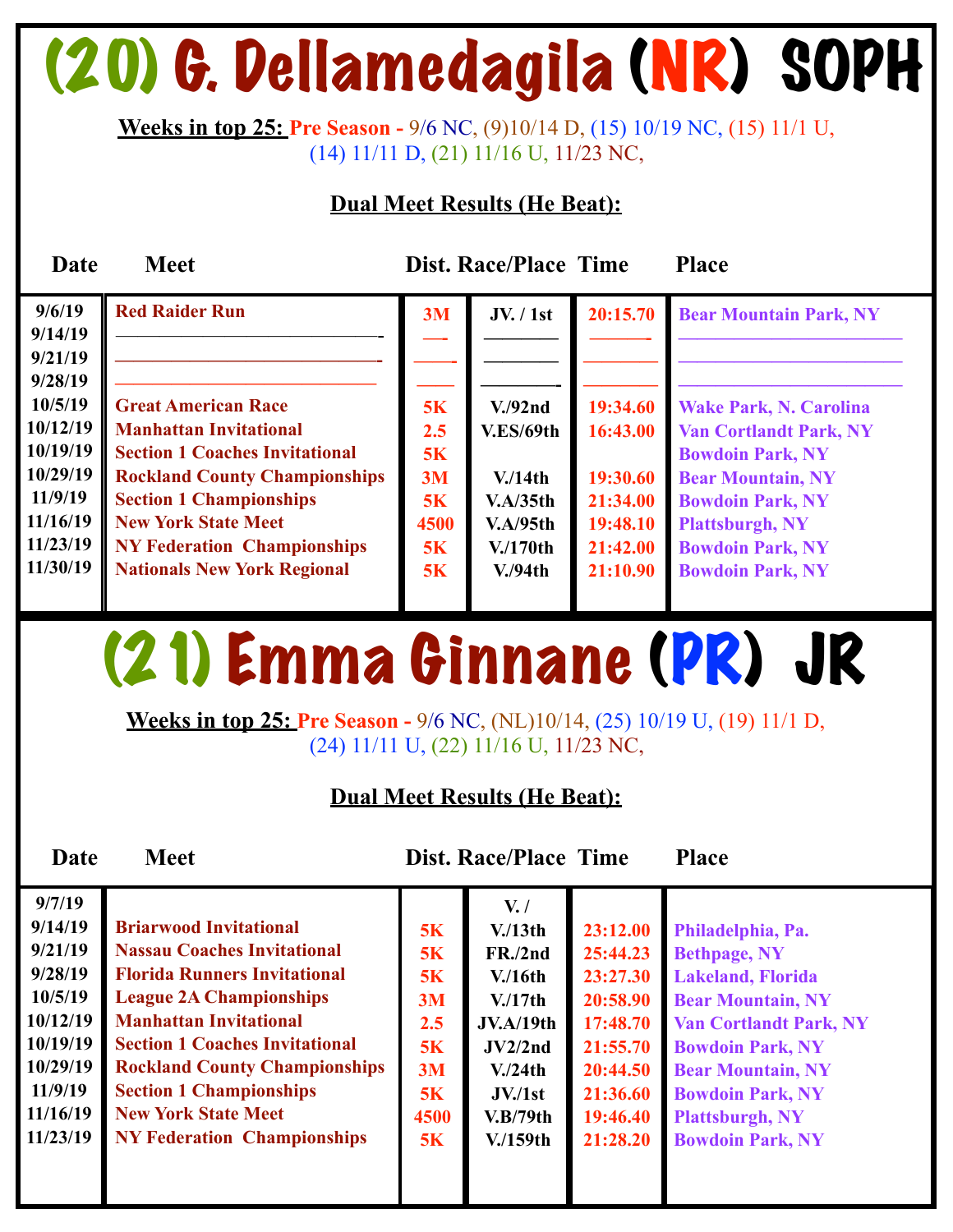### (22) Rose Driscoll (PR) FR

#### **Weeks in top 25: Pre Season -** 9/6 NC, (NL) 10/14, (23) 10/19 D, (24) 11/1 U, (20) 11/11 D, (25) 11/16 U, 11/23 NC,

### **Dual Meet Results (He Beat):**

**Date Meet Dist. Race/Place Time Place** 

| 9/7/19   | <b>CHSAA Meet</b>                     | 2500 | V/13th              | 12:03.60 | <b>Van Cortlandt Park, NY</b>  |
|----------|---------------------------------------|------|---------------------|----------|--------------------------------|
| 9/14/19  | <b>Briarwood Invitational</b>         | 3000 | V/4th               | 12:25.00 | Philadelphia, Pa.              |
| 9/21/19  | <b>Nassau Coaches Invitational</b>    | 5K   | V <sub>1</sub> /5th | 21:49.27 | <b>Bethpage, NY</b>            |
| 9/27/19  | <b>Florida Runners Invitational</b>   | 5K   | JV/9th              | 24:23.50 | <b>Lakeland, Florida</b>       |
| 10/4/19  | <b>League 2A Championships</b>        | 3M   | V/24th              | 21:50.30 | <b>Bear Mountain, NY</b>       |
| 10/12/19 | <b>Manhattan Invitational</b>         | 2.5  | JV.A/3rd            | 16:59.90 | <b>Van Cortlandt Park, NY</b>  |
| 10/19/19 | <b>Section 1 Coaches Invitational</b> | 5K   | V.3/22nd            | 22:24.90 | <b>Bowdoin Park, NY</b>        |
| 10/29/19 | <b>Rockland County Championships</b>  | 3M   | JV/1st              | 20:16.80 | <b>Bear Mountain, NY</b>       |
| 11/4/19  | <b>Freshman Championships</b>         | 2400 | V <sub>1</sub> /3rd | 10:33.10 | <b>Clarkstown South HS, NY</b> |
| 11/9/19  | <b>Section 1 Championships</b>        | 5K   | V.B/22nd            | 22:05.20 | <b>Bowdoin Park, NY</b>        |
| 11/16/19 | <b>New York State Meet</b>            | 4500 |                     |          | <b>Plattsburgh, NY</b>         |
| 11/23/19 | <b>NY Federation Championships</b>    | 5K   |                     |          | <b>Bowdoin Park, NY</b>        |
|          |                                       |      |                     |          |                                |

### (24) Julia Slayne (PR) FR

**Weeks in top 25: Pre Season -** NL, 11/16 NC, 11/23 NC,

### **Dual Meet Results (He Beat):**

| 9/7/19   | <b>CHSAA Meet</b>                     | 2500      | V.4th                | 11:05.10 | <b>Van Cortlandt Park, NY</b>  |
|----------|---------------------------------------|-----------|----------------------|----------|--------------------------------|
| 9/14/19  | <b>Briarwood Invitational</b>         | 3000      | FR./8th              | 12:37.00 | Philadelphia, Pa.              |
| 9/21/19  | <b>Nassau Coaches Invitational</b>    | 5K        | JV/4th               | 21:55.58 | <b>Bethpage, NY</b>            |
| 9/27/19  | <b>Florida Runners Invitational</b>   | <b>5K</b> | JV./1st              | 22:37.30 | <b>Lakeland, Florida</b>       |
| 10/4/19  | <b>League 2A Championships</b>        | 3M        | V/18 <sub>th</sub>   | 21:04.40 | <b>Bear Mountain, NY</b>       |
| 10/12/19 | <b>Manhattan Invitational</b>         | 2.5       |                      |          | <b>Van Cortlandt Park, NY</b>  |
| 10/19/19 | <b>Section 1 Coaches Invitational</b> | 5K        | JV <sub>1</sub> /5th | 22:28.70 | <b>Bowdoin Park, NY</b>        |
| 10/29/19 | <b>Rockland County Championships</b>  | 3M        | JV <sub>1</sub> /5th | 20:56.90 | <b>Bear Mountain, NY</b>       |
| 11/4/19  | <b>Freshman Championships</b>         | 2400      | V/4th                | 10:33.90 | <b>Clarkstown South HS, NY</b> |
| 11/9/19  | <b>Section 1 Championships</b>        | <b>5K</b> | JV/2nd               | 21:40.70 | <b>Bowdoin Park, NY</b>        |
| 11/16/19 | <b>New York State Meet</b>            | 4500      |                      |          | <b>Plattsburgh, NY</b>         |
| 11/23/19 | <b>NY Federation Championships</b>    | 5K        |                      |          | <b>Bowdoin Park, NY</b>        |
|          |                                       |           |                      |          |                                |
|          |                                       |           |                      |          |                                |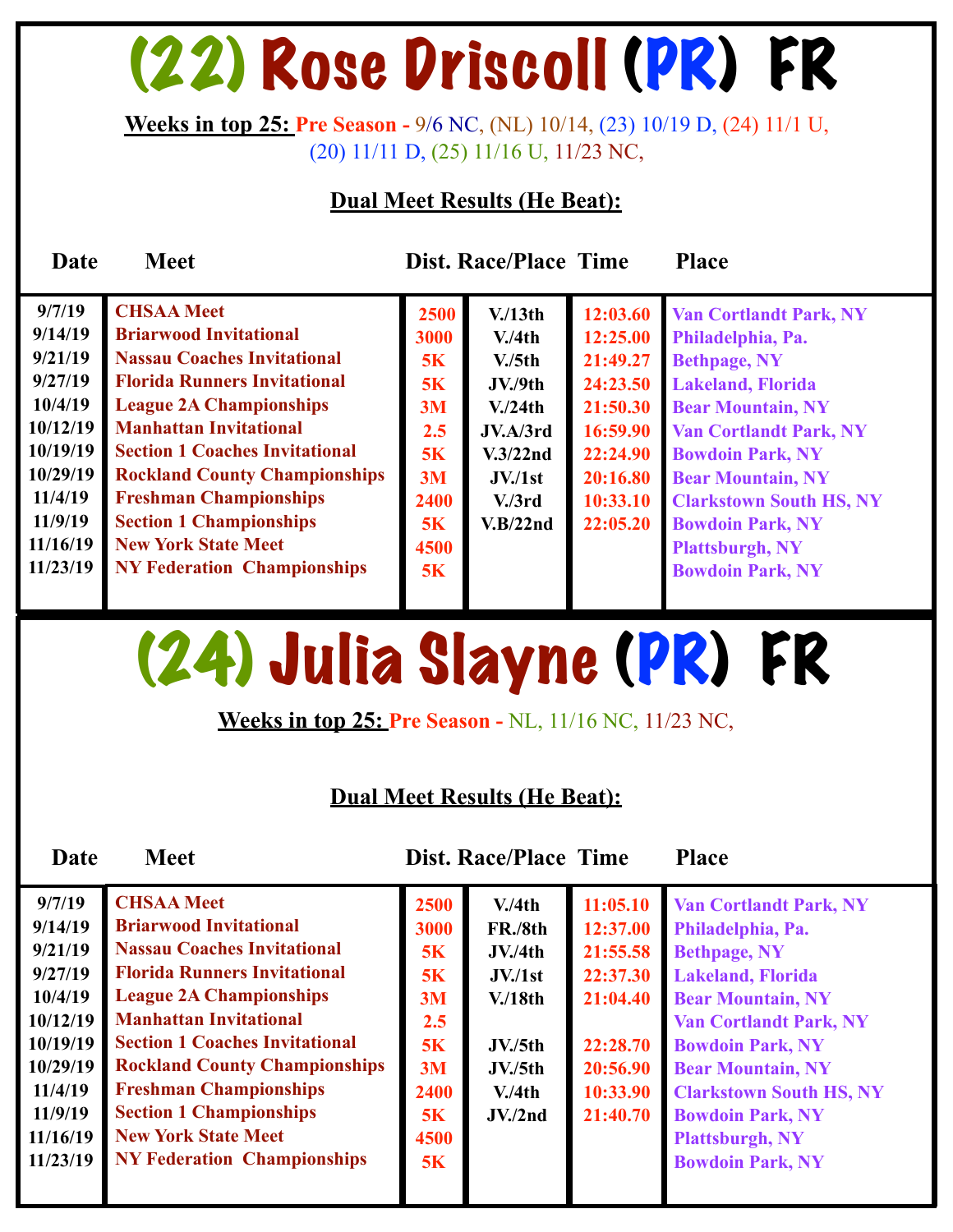### (25) Cath. McCaffrey (SUF) FR

#### **Weeks in top 25: Pre Season -** NL 11/11, (24) 11/16 D, 11/23 NC,

| <b>Dual Meet Results (He Beat):</b> |  |
|-------------------------------------|--|
|                                     |  |

| 9/6/19   | <b>Washingtonville Invitational</b>   | 1x        | F. /5th              | 9:05.90  | <b>Washingtonville, NY</b>     |
|----------|---------------------------------------|-----------|----------------------|----------|--------------------------------|
| 9/14/19  | <b>Jim Smith Invitational</b>         | 1.5       | F/8th                | 9:21.52  | <b>Sunken Meadow, NY</b>       |
| 9/21/19  | <b>Suffern Invitational</b>           | 1.75      | F/8th                | 12:09.40 | <b>Bear Mountain, NY</b>       |
| 9/28/19  | <b>Herrmann Invitational</b>          | 5K        | V.2/26th             | 22:13.00 | <b>Utica, NY</b>               |
| 10/5/19  |                                       |           |                      |          |                                |
| 10/12/19 | <b>Manhattan Invitational</b>         | 2.5       | V <sub>1</sub> /76th | 17:54.20 | <b>Van Cortlandt, NY</b>       |
| 10/19/19 | <b>Section 1 Coaches Invitational</b> | <b>5K</b> | V.4/21st             | 22:33.40 | <b>Bowdoin Park, NY</b>        |
| 10/29/19 | <b>Rockland County Championships</b>  | 3M        | V/26th               | 20:50.80 | <b>Bear Mountain, NY</b>       |
| 11/4/19  | <b>Freshman Championships</b>         | 2400      | V/6th                | 10:37.70 | <b>Clarkstown South HS, NY</b> |
| 11/9/19  | <b>Section 1 Championships</b>        | <b>5K</b> | V.A/44th             | 22:00.20 | <b>Bowdoin Park, NY</b>        |
| 11/16/19 | <b>New York State Meet</b>            | 4500      |                      |          | <b>Plattsburgh, NY</b>         |
| 11/23/19 | <b>NY Federation Championships</b>    | 5K        |                      |          | <b>Bowdoin Park, NY</b>        |
|          |                                       |           |                      |          |                                |

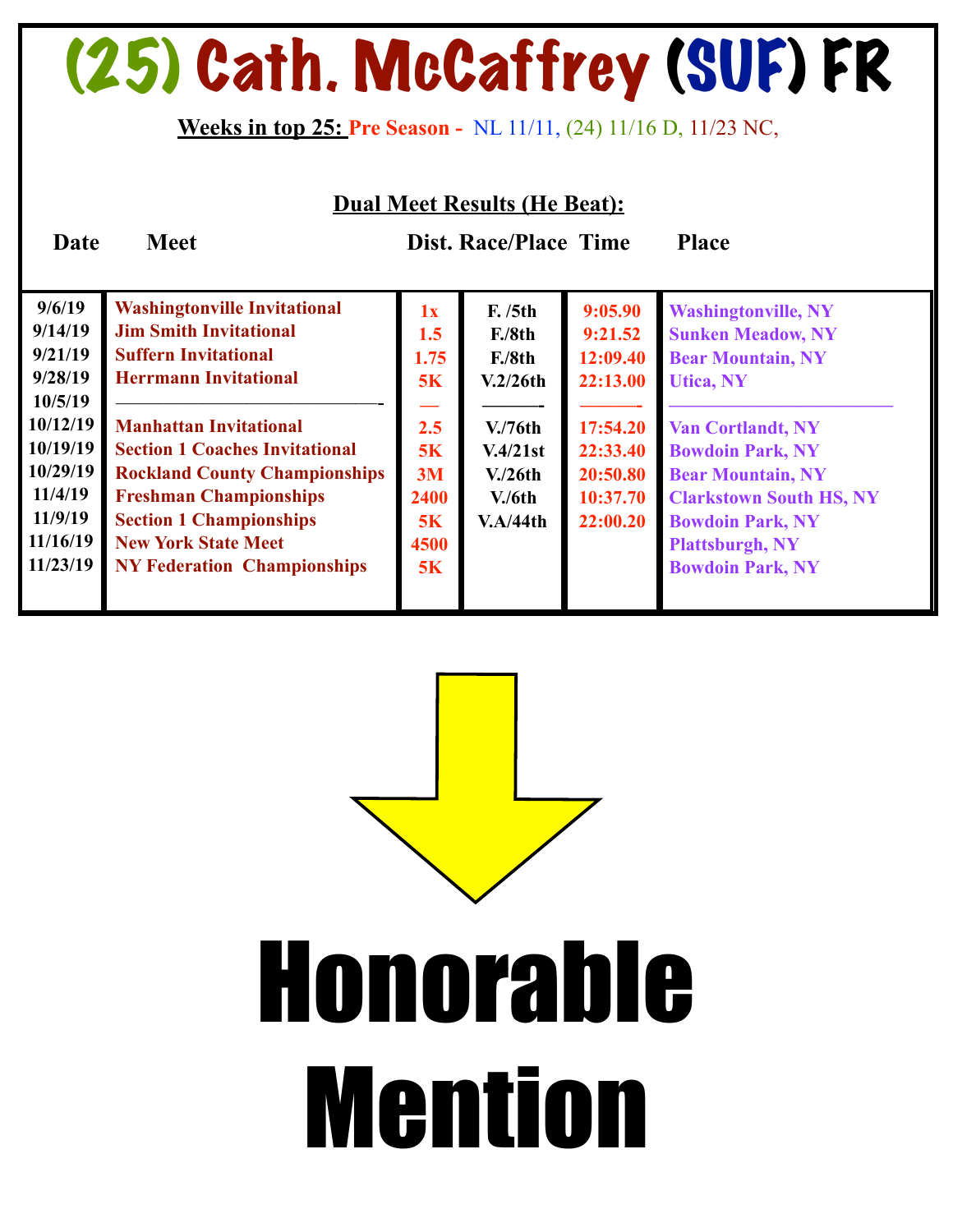### () Eloisa Collins (PR) JR

#### **Weeks in top 25: Pre Season -** NL, 11/1 NC,

#### **Dual Meet Results (He Beat):**

**Date Meet Dist. Race/Place Time Place** 

| 5K<br>JV <sub>1</sub> /5th<br>10/5/19<br><b>League 2A Championships</b><br>——<br><b>Manhattan Invitational</b><br>10/12/19<br>2.5<br>17:27.80<br>JV.A/10th<br><b>Van Cortlandt Park, NY</b><br>10/19/19<br><b>Section 1 Coaches Invitational</b><br>5K<br>22:19.10<br><b>Bowdoin Park, NY</b><br>JV2/3rd<br>10/29/19<br><b>Rockland County Championships</b><br>3M<br>20:43.20<br><b>Bear Mountain, NY</b><br>$JV$ ./2nd<br>11/9/19<br><b>Section 1 Championships</b><br>5K<br>22:35.60<br><b>Bowdoin Park, NY</b><br>JV/6th<br><b>New York State Meet</b><br>4500<br><b>Plattsburgh, NY</b> | 9/7/19<br>9/14/19<br>9/21/19<br>9/28/19 | <b>Briarwood Invitational</b><br><b>Nassau Coaches Invitational</b><br><b>Florida Runners Invitational</b> | 5K<br>5K | $V_{\cdot}$<br>JV/6th<br>V./9th | 23:27.00<br>23:09.80<br>23:33.30 | Philadelphia, Pa.<br><b>Bethpage, NY</b><br><b>Lakeland, Florida</b> |
|----------------------------------------------------------------------------------------------------------------------------------------------------------------------------------------------------------------------------------------------------------------------------------------------------------------------------------------------------------------------------------------------------------------------------------------------------------------------------------------------------------------------------------------------------------------------------------------------|-----------------------------------------|------------------------------------------------------------------------------------------------------------|----------|---------------------------------|----------------------------------|----------------------------------------------------------------------|
|----------------------------------------------------------------------------------------------------------------------------------------------------------------------------------------------------------------------------------------------------------------------------------------------------------------------------------------------------------------------------------------------------------------------------------------------------------------------------------------------------------------------------------------------------------------------------------------------|-----------------------------------------|------------------------------------------------------------------------------------------------------------|----------|---------------------------------|----------------------------------|----------------------------------------------------------------------|

# () Aolfe Fitzgerald (PR) SOPH

**Weeks in top 25: Pre Season -** 9/6 NC, (23)10/14 U, (21) 10/19 D,

### **Dual Meet Results (He Beat):**

| 9/7/19   |                                       |           | $V_{\cdot}$          |          |                               |
|----------|---------------------------------------|-----------|----------------------|----------|-------------------------------|
| 9/14/19  | <b>Briarwood Invitational</b>         | 5K        | JV/1st               | 22:38.00 | Philadelphia. PA.             |
| 9/21/19  | <b>Nassau Coaches Invitational</b>    | <b>5K</b> | Sop./2nd             | 21:43.15 | <b>Bethpage, NY</b>           |
| 9/28/19  | <b>Florida Runners Invitational</b>   | 5K        | V <sub>1</sub> /25th | 22:29.80 | <b>Lakeland, Florida</b>      |
| 10/4/19  | <b>League 2A Championships</b>        | 3M        | V/16th               | 20:56.23 | <b>Bear Mountain, NY</b>      |
| 10/12/19 | <b>Manhattan Invitational</b>         | 2.5       | JV.A/7th             | 17:17.40 | <b>Van Cortlandt Park, NY</b> |
| 10/19/19 | <b>Section 1 Coaches Invitational</b> | 5K        | JV.2/4th             | 22:24.10 | <b>Bowdoin Park, NY</b>       |
| 10/29/19 | <b>Rockland County Championships</b>  | 3M        | JV/6th               | 20:58.40 | <b>Bear Mountain, NY</b>      |
| 11/9/19  | <b>Section 1 Championships</b>        | 5K        | JV/13 <sup>th</sup>  | 23:35.90 | <b>Bowdoin Park, NY</b>       |
|          | <b>New York State Meet</b>            | 4500      |                      |          | <b>Plattsburgh, NY</b>        |
|          |                                       |           |                      |          |                               |
|          |                                       |           |                      |          |                               |
|          |                                       |           |                      |          |                               |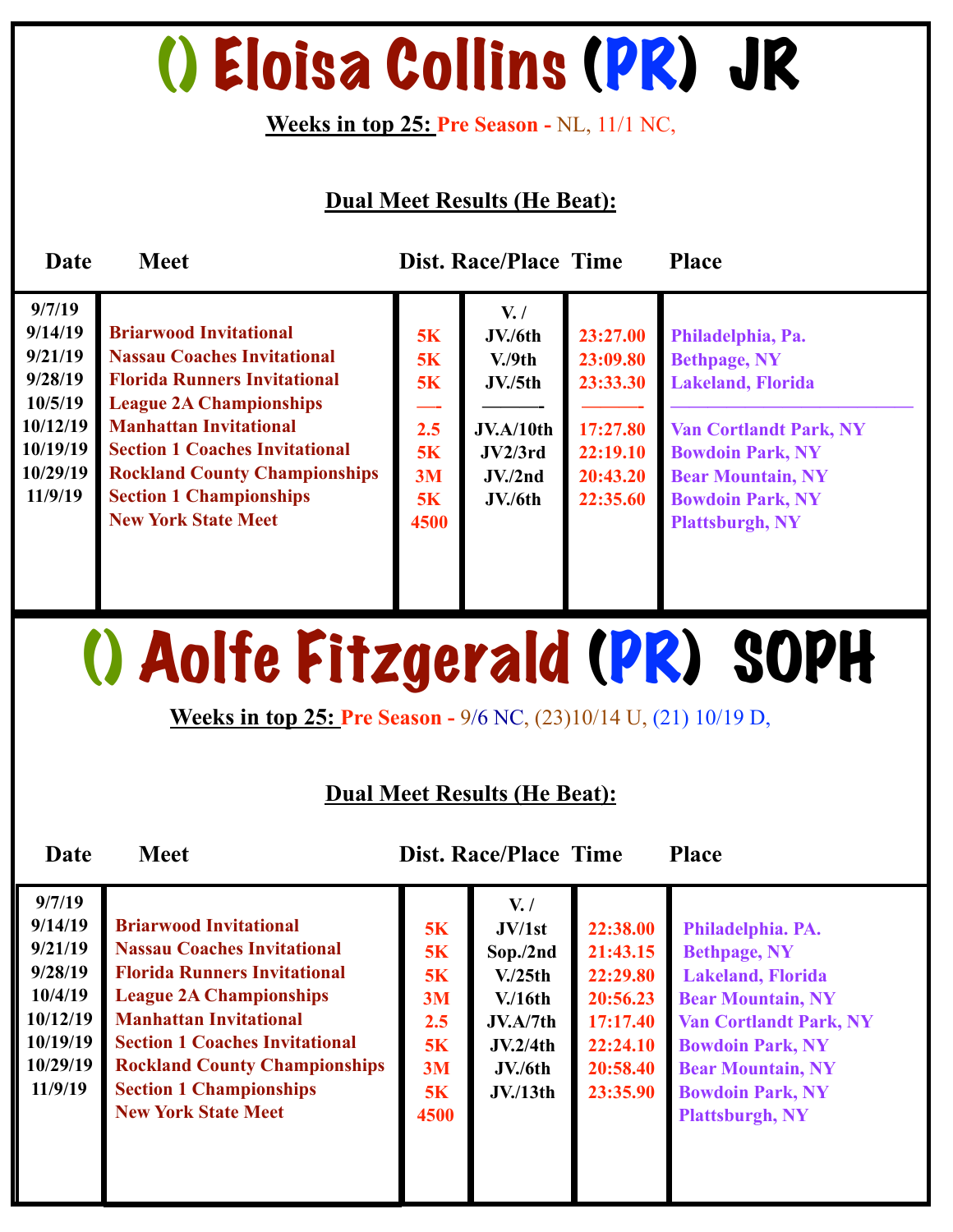### () Catie Horan (PR) SOPH

#### **Weeks in top 25: Pre Season -** 9/6 NC, (16)10/14 D, (22) 10/19 D,

### **Dual Meet Results (He Beat):**

| Date                                                                                              | <b>Meet</b>                                                                                                                                                                                                                                                                                                                    |                                                 | <b>Dist. Race/Place Time</b>                                                                                              |                                                                                  | <b>Place</b>                                                                                                                                                                                                                                  |
|---------------------------------------------------------------------------------------------------|--------------------------------------------------------------------------------------------------------------------------------------------------------------------------------------------------------------------------------------------------------------------------------------------------------------------------------|-------------------------------------------------|---------------------------------------------------------------------------------------------------------------------------|----------------------------------------------------------------------------------|-----------------------------------------------------------------------------------------------------------------------------------------------------------------------------------------------------------------------------------------------|
| 9/6/19<br>9/14/19<br>9/21/19<br>9/27/19<br>10/4/19<br>10/12/19<br>10/19/19<br>10/29/19<br>11/9/19 | <b>Briarwood Invitational</b><br><b>Nassau Coaches Invitational</b><br><b>Florida Runners Invitational</b><br><b>League 2A Championships</b><br><b>Manhattan Invitational</b><br><b>Section 1 Coaches Invitational</b><br><b>Rockland County Championships</b><br><b>Section 1 Championships</b><br><b>New York State Meet</b> | 5K<br>5K<br>5K<br>3M<br>2.5<br>3M<br>5K<br>4500 | $V_{\cdot}$<br>V <sub>1</sub> /28th<br>Soph./1st<br>V/24th<br>V/13 <sup>th</sup><br><b>V.F/45th</b><br>JV/4th<br>V.B/26th | 22:52.00<br>21:34.24<br>22:26.10<br>20:28.65<br>17:32.30<br>20:55.60<br>22:22.80 | Philadelphia, Pa.<br><b>Bethpage, NY</b><br><b>Lakeland, Florida</b><br><b>Bear Mountain, NY</b><br><b>Van Cortlandt Park, NY</b><br><b>Bowdoin Park, NY</b><br><b>Bear Mountain, NY</b><br><b>Bowdoin Park, NY</b><br><b>Plattsburgh, NY</b> |

### () Mia Giaever (TZ) SR

**Weeks in top 25: Pre Season -** 9/6 NC, (21)10/14 U, (19) 10/19 D,

### **Dual Meet Results (He Beat):**

| 9/7/19<br>9/14/19<br>9/21/19                                      | <b>CHSAA Practice Run</b><br><b>Queenbury Invitational</b>                                                                                                                                                       | 2.5<br>5K                           | V. / 6th<br>V.1/73rd                                    | 17:39.60<br>21:25.28                                     | <b>Van Cortandt Park, NY</b><br><b>Queenbury, NY</b>                                                                                                                  |
|-------------------------------------------------------------------|------------------------------------------------------------------------------------------------------------------------------------------------------------------------------------------------------------------|-------------------------------------|---------------------------------------------------------|----------------------------------------------------------|-----------------------------------------------------------------------------------------------------------------------------------------------------------------------|
| 9/28/19<br>10/4/19<br>10/12/19<br>10/19/19<br>10/29/19<br>11/9/19 | <b>League 2A Championships</b><br><b>Manhattan Invitational</b><br><b>Section 1 Coaches Invitational</b><br><b>Rockland County Championships</b><br><b>Section 1 Championships</b><br><b>New York State Meet</b> | 3M<br>2.5<br>5K<br>3M<br>5K<br>4500 | V/12th<br>V.C/35th<br>V.2/33rd<br>$V/30$ th<br>V.B/27th | 20:18.28<br>17:05.60<br>22:53.80<br>21:04.80<br>22:25.90 | <b>Bear Mountain, NY</b><br><b>Van Cortlandt Park, NY</b><br><b>Bowdoin Park, NY</b><br><b>Bear Mountain, NY</b><br><b>Bowdoin Park, NY</b><br><b>Plattsburgh, NY</b> |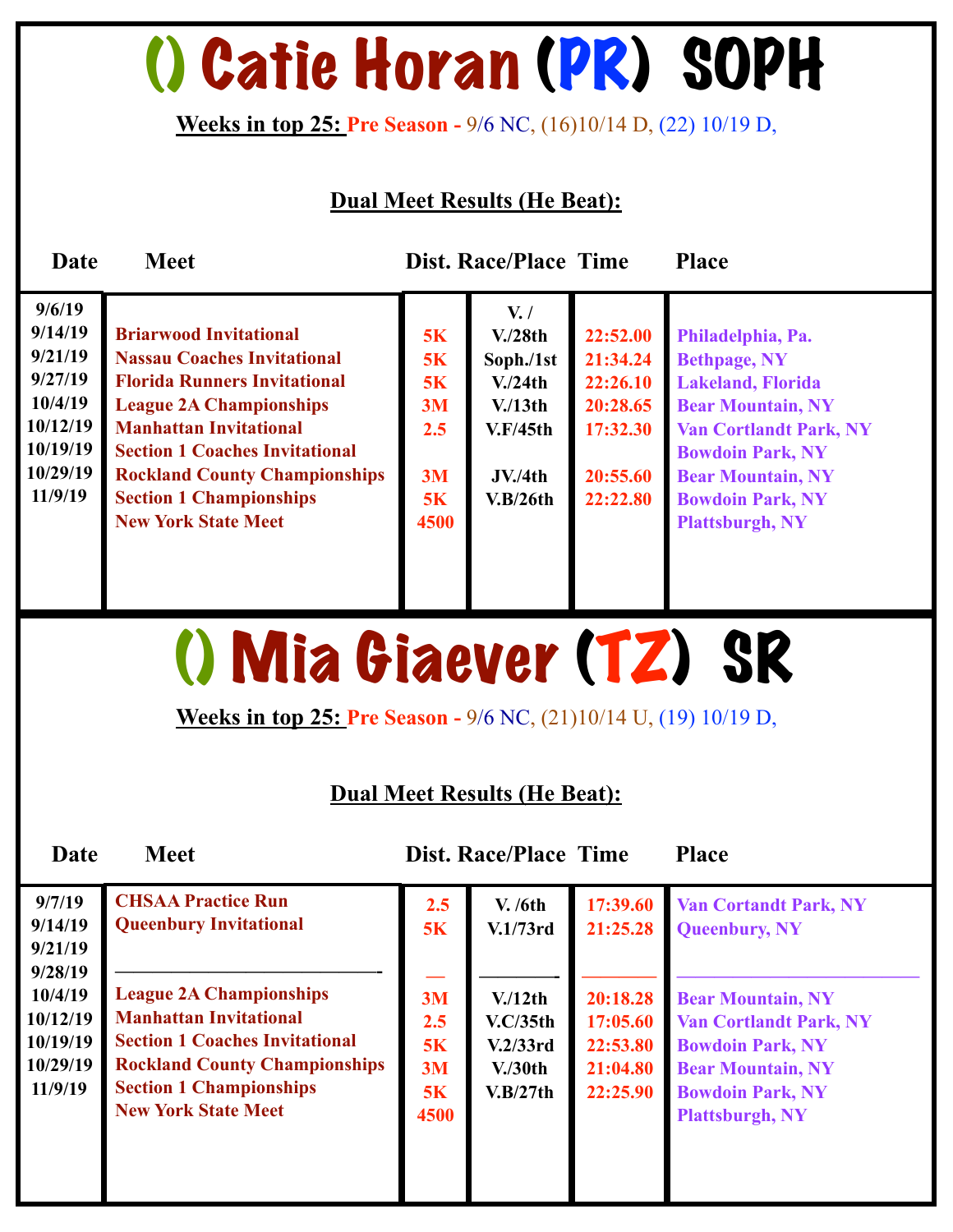### () Alex Tomasello (TZ) SOPH

### **Weeks in top 25: Pre Season -** 9/6 NC, NL 10/19,

### **Dual Meet Results (He Beat):**

| Date                                                                                              | <b>Meet</b>                                                                                                                                                                                                                                                               |                                                         | <b>Dist. Race/Place Time</b>                                                               |                                                                      | <b>Place</b>                                                                                                                                                                                                                   |
|---------------------------------------------------------------------------------------------------|---------------------------------------------------------------------------------------------------------------------------------------------------------------------------------------------------------------------------------------------------------------------------|---------------------------------------------------------|--------------------------------------------------------------------------------------------|----------------------------------------------------------------------|--------------------------------------------------------------------------------------------------------------------------------------------------------------------------------------------------------------------------------|
| 9/6/19<br>9/14/19<br>9/21/19<br>9/28/19<br>10/5/19<br>10/12/19<br>10/19/19<br>10/29/19<br>11/9/19 | <b>CHSAA Practice Run</b><br><b>Queenbury Invitational</b><br><b>Pratt Invitational</b><br><b>Manhattan Invitational</b><br><b>Section 1 Coaches Invitational</b><br><b>Rockland County Championships</b><br><b>Section 1 Championships</b><br><b>New York State Meet</b> | 2.5<br><b>5K</b><br>5K<br>2.5<br>5K<br>3M<br>5K<br>4500 | V <sub>16th</sub><br>V.2/67th<br>V.B/101st<br>V.2/31st<br>V <sub>1</sub> /27th<br>V.B/39th | 18:55.90<br>21:19.27<br>18:02.30<br>22:46.10<br>20:58.50<br>23:16.40 | <b>Van Cortlandt Park, NY</b><br><b>Queenbury, NY</b><br><b>Sunken Meadow, NY</b><br><b>Van Cortlandt Park, NY</b><br><b>Bowdoin Park, NY</b><br><b>Bear Mountain, NY</b><br><b>Bowdoin Park, NY</b><br><b>Plattsburgh, NY</b> |

### () Catalina Echavarria (SUF) 8th

**Weeks in top 25: Pre Season -**

#### **Dual Meet Results (He Beat):**

| 9/6/19<br>9/14/19<br>9/21/19<br>9/28/19<br>10/5/19     | <b>Washingtonville Invitational</b><br><b>Jim Smith Invitational</b><br><b>Suffern Invitational</b><br><b>Herrmann Invitational</b>                                                                             | 1x<br>1.5<br>5K<br>5K                 | F. / 4th<br>F/14th<br>F/6th<br>V.2/33rd                            | 9:04.00<br>9:39.74<br>12:03.20<br>22:46.80              | <b>Washingtonville, NY</b><br><b>Sunken Meadow, NY</b><br><b>Bear Mountain, NY</b><br><b>Utica, NY</b>                                                                 |
|--------------------------------------------------------|-----------------------------------------------------------------------------------------------------------------------------------------------------------------------------------------------------------------|---------------------------------------|--------------------------------------------------------------------|---------------------------------------------------------|------------------------------------------------------------------------------------------------------------------------------------------------------------------------|
| 10/12/19<br>10/19/19<br>10/29/19<br>11/4/19<br>11/9/19 | <b>Manhattan Invitational</b><br><b>Section 1 Coaches Invitational</b><br><b>Rockland County Championships</b><br><b>Freshman Championships</b><br><b>Section 1 Championships</b><br><b>New York State Meet</b> | 1.5<br>5K<br>3M<br>2400<br>5K<br>4500 | $F$ ./5th<br>V.4/17th<br>V <sub>1</sub> /29th<br>V.8th<br>V.A/33rd | 7:30.20<br>22:07.20<br>21:04.60<br>10:49.60<br>21:32.30 | <b>Van Cortlandt, NY</b><br><b>Bowdoin Park, NY</b><br><b>Bear Mountain, NY</b><br><b>Clarkstown South HS, NY</b><br><b>Bowdoin Park, NY</b><br><b>Plattsburgh, NY</b> |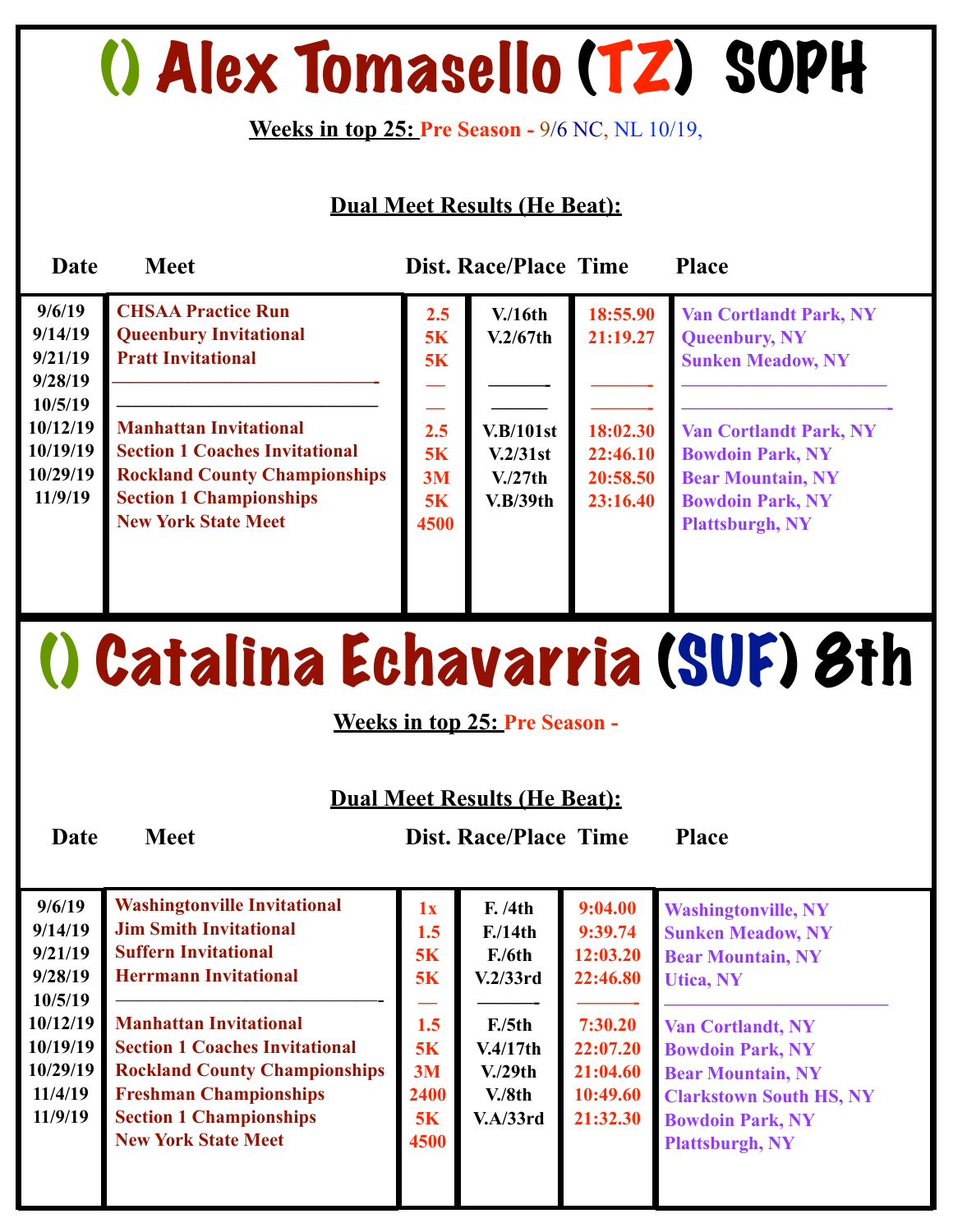### () Meghan Majewski (TZ) SR

#### **Weeks in top 25: Pre Season -** 9/6 NC, NL 10/19, (17) 11/1 D,

### **Dual Meet Results (He Beat):**

| Date                                                                                              | <b>Meet</b>                                                                                                                                                                                                                                                               |                                                  | <b>Dist. Race/Place Time</b>                                                                           |                                                                      | <b>Place</b>                                                                                                                                                                                                                  |
|---------------------------------------------------------------------------------------------------|---------------------------------------------------------------------------------------------------------------------------------------------------------------------------------------------------------------------------------------------------------------------------|--------------------------------------------------|--------------------------------------------------------------------------------------------------------|----------------------------------------------------------------------|-------------------------------------------------------------------------------------------------------------------------------------------------------------------------------------------------------------------------------|
| 9/7/19<br>9/14/19<br>9/21/19<br>9/28/19<br>10/5/19<br>10/12/19<br>10/19/19<br>10/29/19<br>11/9/19 | <b>CHSAA Practice Run</b><br><b>Queenbury Invitational</b><br><b>Pratt Invitational</b><br><b>Manhattan Invitational</b><br><b>Section 1 Coaches Invitational</b><br><b>Rockland County Championships</b><br><b>Section 1 Championships</b><br><b>New York State Meet</b> | 2.5<br>5K<br>5K<br>2.5<br>5K<br>3M<br>5K<br>4500 | V <sub>11th</sub><br>V.1/59 <sub>th</sub><br>V.BI/24th<br>V.2/19th<br>V <sub>1</sub> /25th<br>V.B/51st | 18:12.40<br>20:57.57<br>22:37.62<br>21:48.40<br>20:45.60<br>23:44.60 | <b>Van Cortlandt Park, NY</b><br><b>Queenbury, NY</b><br><b>Sunken Meadow, NY</b><br><b>Van Cortandt Park, NY</b><br><b>Bowdoin Park, NY</b><br><b>Bear Mountain, NY</b><br><b>Bowdoin Park, NY</b><br><b>Plattsburgh, NY</b> |

### (23) Maya Ascher (CN) SOPH

**Weeks in top 25: Pre Season -** 9/6 NC, (NL) 10/14, (18) 10/19 D, (21) 11/1 NC, (21) 11/11 U, (19) 11/16 D,

### **Dual Meet Results (He Beat):**

| 9/6/19<br>9/14/19                                                   | <b>Red Raider Run</b>                                                                                                                                                                                                | 3M                            | $V_{\cdot}$ /                              |                                              | <b>Bear Mountain Park, NY</b>                                                                                                                                   |
|---------------------------------------------------------------------|----------------------------------------------------------------------------------------------------------------------------------------------------------------------------------------------------------------------|-------------------------------|--------------------------------------------|----------------------------------------------|-----------------------------------------------------------------------------------------------------------------------------------------------------------------|
| 9/21/19<br>9/28/19<br>10/4/19                                       | <b>Gressler XC Run</b>                                                                                                                                                                                               | 5K                            | V.1/8 <sub>th</sub>                        | 22:17.60                                     | <b>White Plains, NY</b>                                                                                                                                         |
| 10/12/19<br>10/19/19<br>10/29/19<br>11/9/19<br>11/16/19<br>11/23/19 | <b>Manhattan Invitational</b><br><b>Section 1 Coaches Invitational</b><br><b>Rockland County Championships</b><br><b>Section 1 Championships</b><br><b>New York State Meet</b><br><b>NY Federation Championships</b> | 2.5<br>5K<br>3M<br>5K<br>4500 | V.A/57th<br>V.4/20th<br>V/21st<br>V.A/32nd | 17:02.40<br>22:22.40<br>20:23.40<br>21:31.60 | <b>Cortandt Park, NY</b><br><b>Bowdoin Park, NY</b><br><b>Bear Mountain, NY</b><br><b>Bowdoin Park, NY</b><br><b>Plattsburgh, NY</b><br><b>Bowdoin Park, NY</b> |